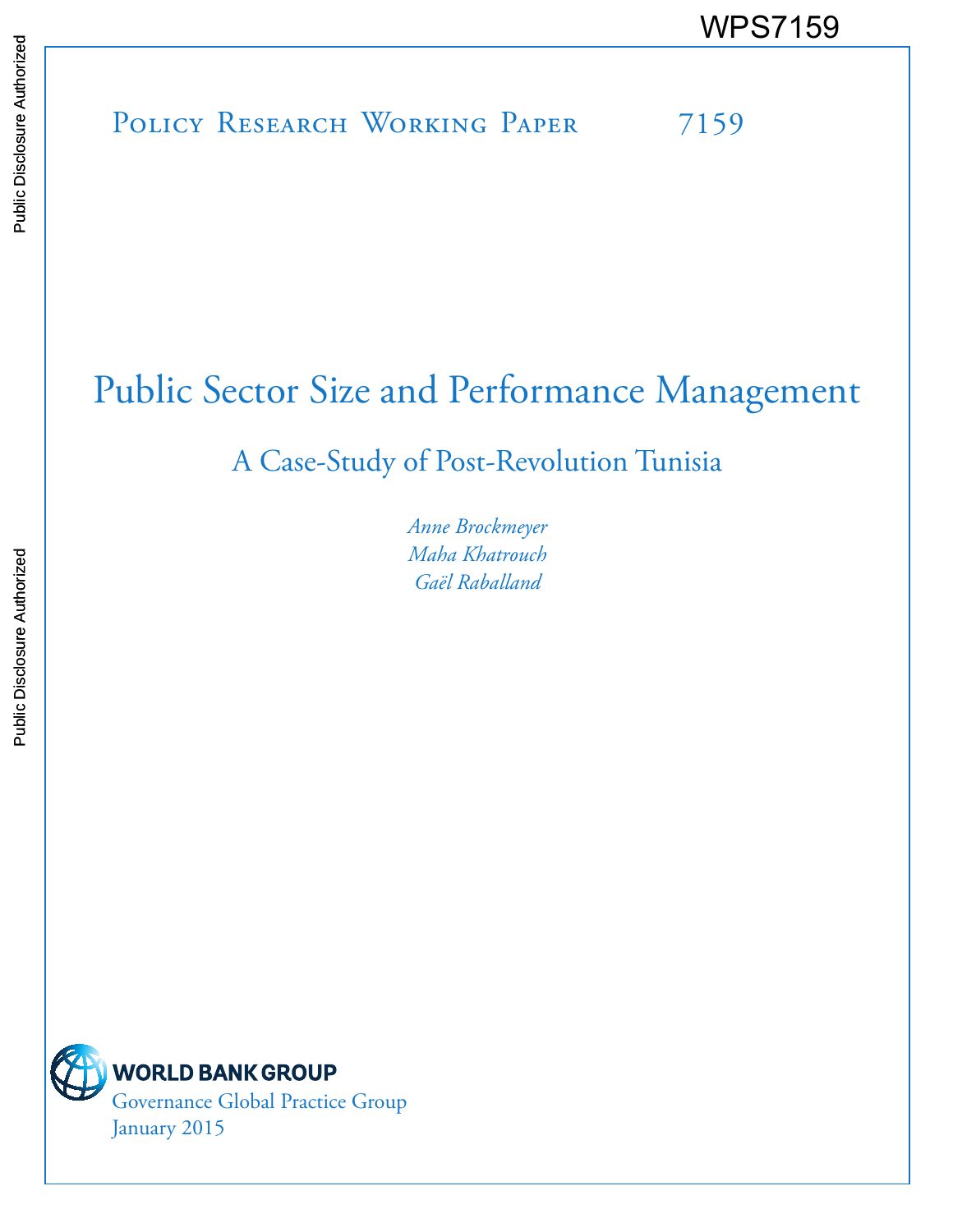#### **Abstract**

This paper examines public sector size and performance management in post-revolution Tunisia, drawing on macroempirical, legal, and qualitative analyses. The paper first shows that public sector employment figures and the wage bill have increased significantly since the 2011 revolution, but that this represents merely an acceleration of the previous trend. The paper then examines de jure and de facto performance management in Tunisia's public sector, covering incentives through recruitment, evaluation, compensation, and promotion. The examination shows that Tunisia's legal framework is well-designed for recruiting the most skilled candidates into the public sector and promoting the most high-performing employees. De facto, the link between an employee's performance and evaluation, compensation, and promotion is weak. Performance evaluation

is virtually nonexistent and promotions are automatic or awarded through a process that emphasizes seniority over performance. This is particularly true during the post-revolution period, in which a number of ad-hoc arrangements multiplied divergences between the legal basis for performance management and its application. These ad-hoc changes allowed the state to act as employer of last resort, significantly increasing direct (noncompetitive) recruitment and regularizing temporary staff. The increase in and proliferation of allowances have added to the complexity of the compensation system. In a qualitative review of past reform attempts, the paper demonstrates that reformers had identified the weaknesses of Tunisia's public sector performance system as early as 1989, but failed to achieve major change.

*The Policy Research Working Paper Series disseminates the findings of work in progress to encourage the exchange of ideas about development*  issues. An objective of the series is to get the findings out quickly, even if the presentations are less than fully polished. The papers carry the *names of the authors and should be cited accordingly. The findings, interpretations, and conclusions expressed in this paper are entirely those of the authors. They do not necessarily represent the views of the International Bank for Reconstruction and Development/World Bank and its affiliated organizations, or those of the Executive Directors of the World Bank or the governments they represent.*

This paper is a product of the Governance Global Practice Group. It is part of a larger effort by the World Bank to provide open access to its research and make a contribution to development policy discussions around the world. Policy Research Working Papers are also posted on the Web at http://econ.worldbank.org. The authors may be contacted at abrockmeyer@ worldbank.org.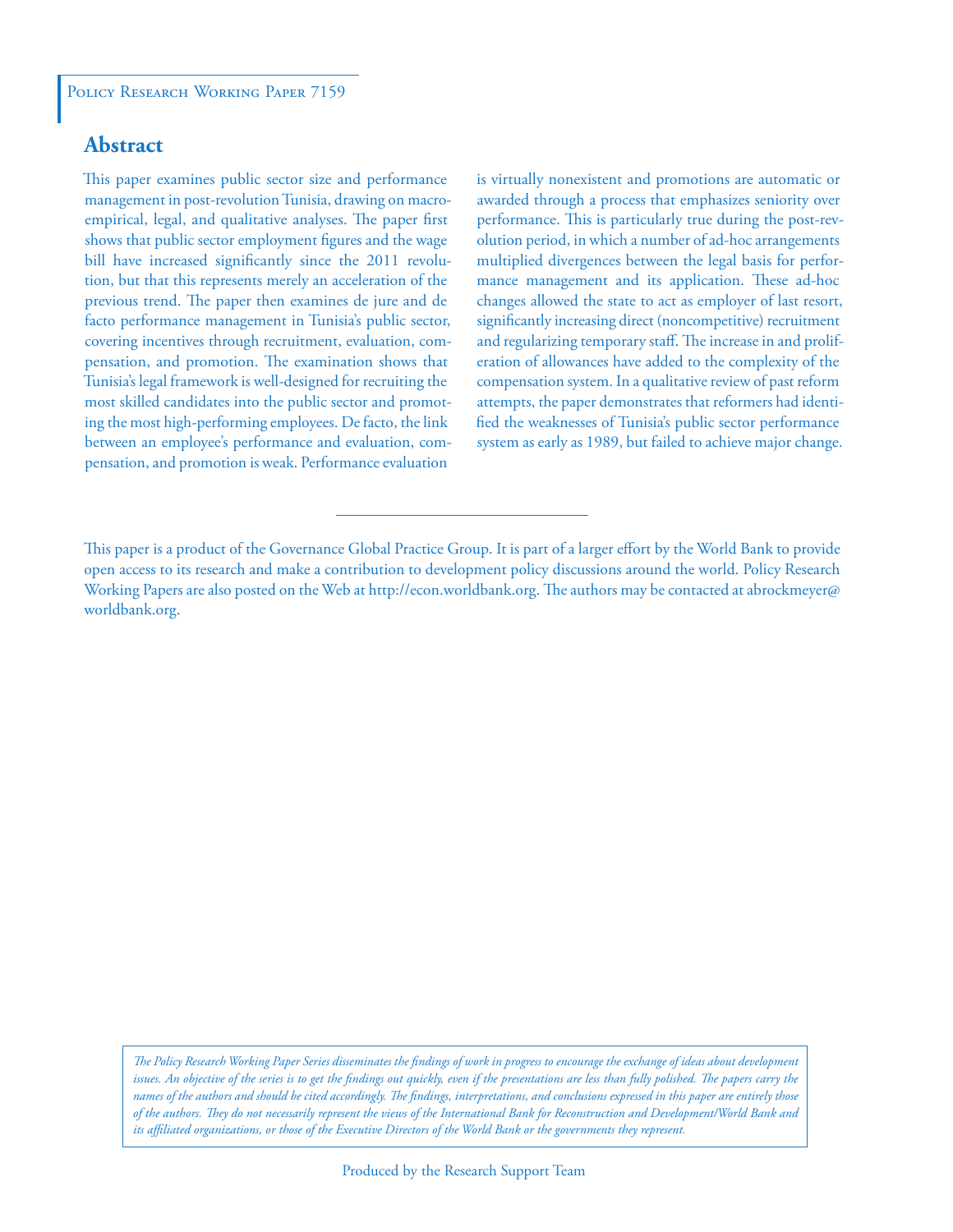### **Public Sector Size and Performance Management A Case-Study of Post-Revolution Tunisia[1](#page-2-0)**

Anne Brockmeyer

Maha Khatrouch

Gaël Raballand<sup>[2](#page-2-1)</sup>

**Keywords:** civil service, wage bill, performance management, career, Tunisia.

**JEL**: H83, E24, O15.

.

 $\overline{a}$ 

<span id="page-2-0"></span><sup>&</sup>lt;sup>1</sup> A French version of this paper was circulated under the title "Les systèmes de gestion des carrières et de la performance dans la fonction publique en Tunisie".

<span id="page-2-1"></span><sup>&</sup>lt;sup>2</sup> Anne Brockmeyer is Economist at the World Bank (abrockmeyer@worldbank.org), Maha Khatrouch is Deputy Director of the Tunisian General Committee of the Civil Service and Gael Raballand is Senior Public Sector Specialist at the World Bank . The authors would like to thank the management team of the General Committee of the Civil Service (CGFP), as well as Hedi Larbi, Minister of Infrastructure and Sustainable Development at the time of the drafting of the report, and Mondher Kharrat, General Director of Common Services of the Ministry of Infrastructure and Sustainable Development, for their invaluable assistance. We also thank Golvine de Rochambeau for excellent research assistance. All remaining errors are our own.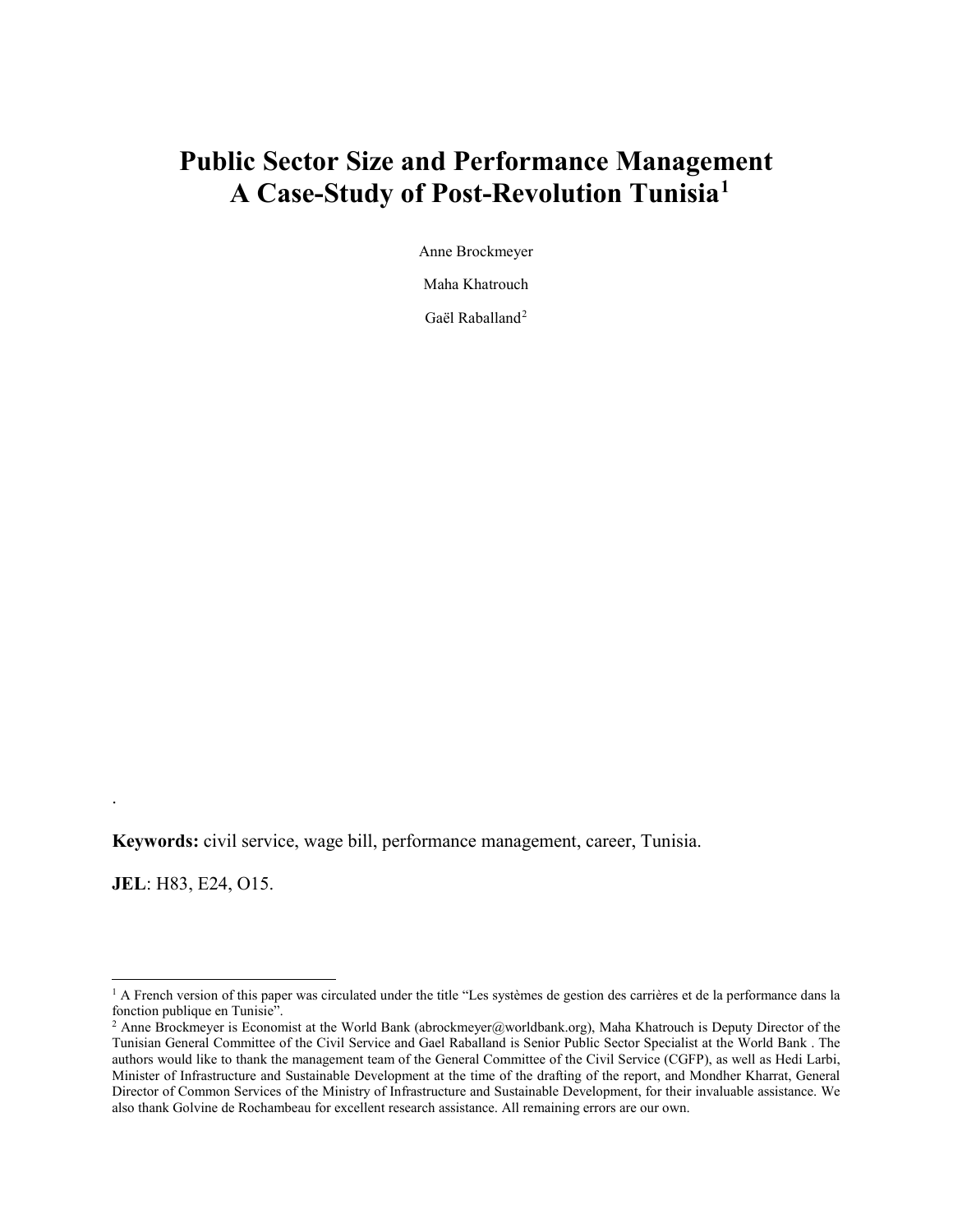#### **1. Introduction**

 $\overline{a}$ 

**Almost four years after the Arab spring was sparked in Tunisia on January 14, 2011, the country has undergone a remarkable democratic transition**. After months-long multi-party negotiations in 2013, the new Constitution was approved by the National Constituent Assembly on January 26, 2014. The country witnessed largely peaceful parliamentary elections on October 26, and presidential elections on November 23, 2014 and December 21, 2104.

**Despite the success of Tunisia's consensual democracy, the Post-Revolution period has presented the country with important socioeconomic challenges**. GDP growth fell from 2.6 percent in 2010 to -1.9 percent in 2011, before rising again to 2.6 percent in 2013. Direct foreign investment declined from 3 percent of GDP in 2010 to 0.9 percent in 2011 before bouncing back to 2.2 percent in 2013. The unemployment rate, which was already high before the Revolution, has increased and now exceeds 15 percent overall and reaches 30 percent among university graduates (IMF 2014). These social pressures have led to a period of social protest. Since the Revolution, demonstrations have become an almost daily occurrence in Tunisia, with teachers demanding an increase in allowances,<sup>[3](#page-3-0)</sup> contract teachers demanding to be hired on a permanent basis,<sup>4</sup> and dismissed public employees demanding to be reinstated.<sup>[5](#page-3-2)</sup>

**To face these challenges, the Tunisian government presented itself as an employer of last resort and has significantly increased the size of the public sector**. Over 90,000 new employees joined the public sector in 2011 and 2012, the majority of them through the regularization of contract workers (INSAF 2014). This meant a doubling of annual recruitment numbers and an increase of total staff to  $616,000$  employees (excluding public companies). Along with promotions and salary increases, the recruitment drive led to a 44 percent increase in the wage bill between 2010 and 2014, much higher than the 28 percent increase between 2006 and 2009. The increase in Tunisia's public sector wage bill, combined with high subsidy payments and stagnating revenues, has caused macro-economic imbalances. The central government deficit reached 5.7 percent of GDP in 2012 and, according to projections, could exceed 6.7 percent at the end of 2014 (IMF 2014).

**This paper analyzes public sector size and performance management in post-Revolution Tunisia, illustrating how weaknesses in the performance management system are associated with public sector growth**. Our findings draw on a descriptive empirical analysis of trends in the public sector staff size and wage bill; an analysis of the legal framework for public sector performance management and its application in practice, as illustrated by anecdotal evidence and semi-structured interviews with public employees; and a review of the history of public sector reform attempts over the last 20 years. The analysis of performance incentives covers all aspects of a career in the public sector, that is, recruitment, evaluation, promotion and compensation.

<span id="page-3-0"></span>[http://www.lapresse.tn/17072014/65019/une-cascade-de-greves-en-perspective.html,](http://www.lapresse.tn/17072014/65019/une-cascade-de-greves-en-perspective.html) and [http://www.lapresse.tn/17072014/58565/la-greve-et-apres.html,](http://www.lapresse.tn/17072014/58565/la-greve-et-apres.html) July 18, 2014.

<span id="page-3-1"></span><sup>4</sup> [http://www.businessnews.com.tn/manifestation-des-enseignants-contractuels--le-ministere-de-lenseignement-superieur](http://www.businessnews.com.tn/manifestation-des-enseignants-contractuels--le-ministere-de-lenseignement-superieur-explique,520,45057,3)[explique,520,45057,3,](http://www.businessnews.com.tn/manifestation-des-enseignants-contractuels--le-ministere-de-lenseignement-superieur-explique,520,45057,3) July18, 2014.

<span id="page-3-2"></span><sup>5</sup> [http://www.lapresse.tn/17072014/78926/ils-entament-une-greve-de-la-faim-aujourdhui.html,](http://www.lapresse.tn/17072014/78926/ils-entament-une-greve-de-la-faim-aujourdhui.html) July 18, 2014.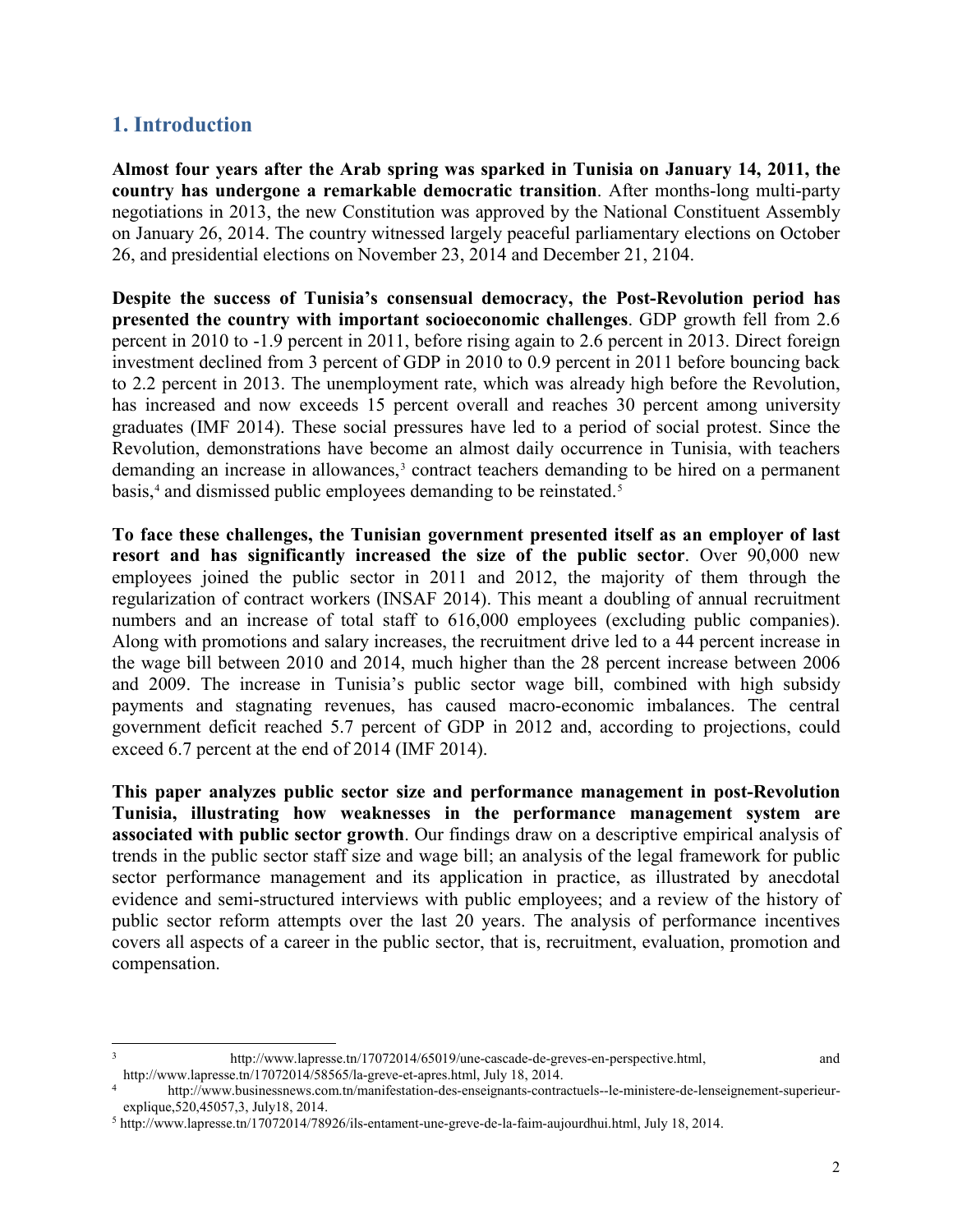**We show that Tunisia's public employment and the wage bill have grown significantly since 2011, as an acceleration of the previous trend.** The public sector wage bill has grown in absolute numbers and even more so as a share of GDP. Staff numbers have grown mainly through new recruitment and the regularization of temporary workers. Simultaneously falling government revenues make this trend fiscally unsustainable.

**Tunisia's legal framework for public performance management stipulates incentives through competitive recruitment and promotion, but does not provide for adequate performance evaluation and financial incentives.** Competitive entry exams and a merit-based promotion system are intended to selected the most qualified candidates and provide them with strong performance incentives throughout their career in the public sector. However, the evaluation of performance is based on subjective ad-hoc assessments and does not allow for differentiating employees, if it takes place at all. A complex and opaque compensation scheme is associated with limited career mobility in the public sector, and is uncompetitive compared to the private sector.

**In practice, the link between a public employee's performance and her evaluation, compensation and promotion is weak, particularly since the Revolution**. Direct noncompetitive recruitment by-passing competitive exams and seniority-based promotions have been common for decades, the latter being partly due to insufficiencies in performance evaluation. During the post-Revolution period, a number of ad-hoc arrangements multiplied divergences between the legal basis for performance management and its application. These adhoc changes allowed the State to act as employer of last resort, significantly increasing direct recruitment, by-passing competitive exams, and regularizing temporary workers. Promotions are not only awarded based on seniority but have become automatic in some ministries. The increase in and proliferation of allowances have added to the complexity of the compensation system.

**Although the weaknesses of performance management in Tunisia's public sector have been known for decades, it remains unclear why past reform attempts failed to bring about change**. An analysis of the reform strategies of 1989 and 2007 shows that the current challenges, such as direct recruitment, absence of performance evaluation, and the complexity of the compensation system, were already identified in 1989. Relevant and concrete reforms proposals have been made, but few of them have been implemented. Understanding the political economy of reform in Tunisia's public sector is an important task for future research.

**This paper relates to the literature on the determinants of government size, and on the size of public sectors in the Middle East and North Africa in particular**. While Meltzer and Richard's seminal model (1981) identifies the extension of the voting franchise as a determinant of larger government, Fischer et al. (1991) model how public employment increases under political pressure. The large and partly contradictory empirical literature on democracy, redistribution and inequality is reviewed in Acemoglu et al. (2013), who find a significant impact of democracy on redistribution as measured by tax revenues as share of GDP, but no robust effect on inequality. Another literature examines the political economy of public sector size in the Middle East and North Africa region, illustrating how the public sector is used as an employer of last resort, as patronage tool, and how it crowds out private-sector growth (World Bank 2013, 2009, Assaad 2013). This paper looks specifically at public employment in the context of the Arab Spring in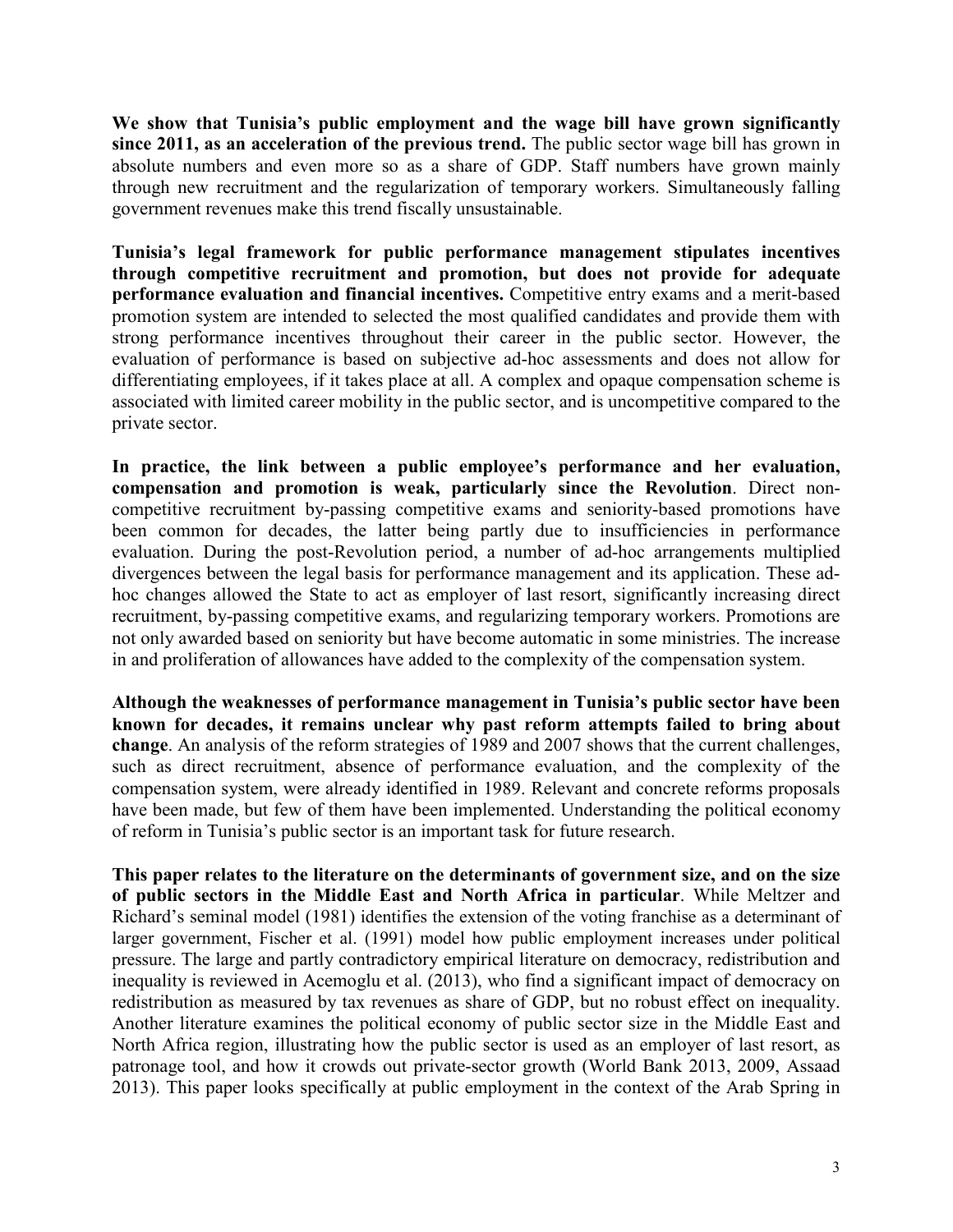Tunisia. Our contribution is to open the black box of the public sector by examining how specific performance management practices can be linked to employment and wage bill growth.

**The paper also draws inspiration from the theoretical and empirical literature on performance incentives in the public sector.** The public administration literature provides little evidence on the link between performance management and public goods provision (Goldfinch et al. 2012). The theoretical economic literature finds that the impact of incentives on performance in the public sector is ambiguous. Multi-tasking, task complexity, measurement difficulties, and intrinsic-motivation crowd-out might reduce the effect of financial incentives on performance by motivated agents (Perry and Wise 1990, Benabou and Tirole 2006, Francois and Vlassopoulos 2008). Field experiments, however, have shown positive effects of performance pay on recruitment of qualified pro-social workers (Ashraf et al. 2014, Deserranno 2014, Dal Bo 2013) and on the performance of teachers and health-care workers (Miller and Babiarz 2013, Duflo et al. 2012, Muralidharan and Sundararaman 2011). Ashraf et al. (2014) also find that career incentives through promotion attract higher quality applicants to pro-social jobs. Rasul and Rogger (2013) find that incentives negatively correlate with performance of middle-tier bureaucrats in Nigeria and Khan et al. (2014) find that financial incentives increase corruption among tax inspectors in Pakistan. Rather than examining the effectiveness of incentives, this paper takes stock of the design and application of different types of performance incentives in Tunisia's public sector.

#### **2. Public Sector Size**

**This section analyzes the evolution of Tunisia's public sector staff numbers and wage bill before and after the Revolution**. The aim is to distinguish post-Revolution changes from longterm trends in public sector growth.

**Public sector staff numbers have followed a rising trend since 2000, and this trend accelerated after the Revolution** (Figure 1). The growth rate showed a marked increase in 2011 and remained higher than the pre-Revolution trend in 2012 and 2013. This is true for the number of public employees in absolute terms as well as in percentage of the labor force. The increase in staff numbers after 2011 thus does not represent a complete break with the past but rather an acceleration of the pre-existing trend.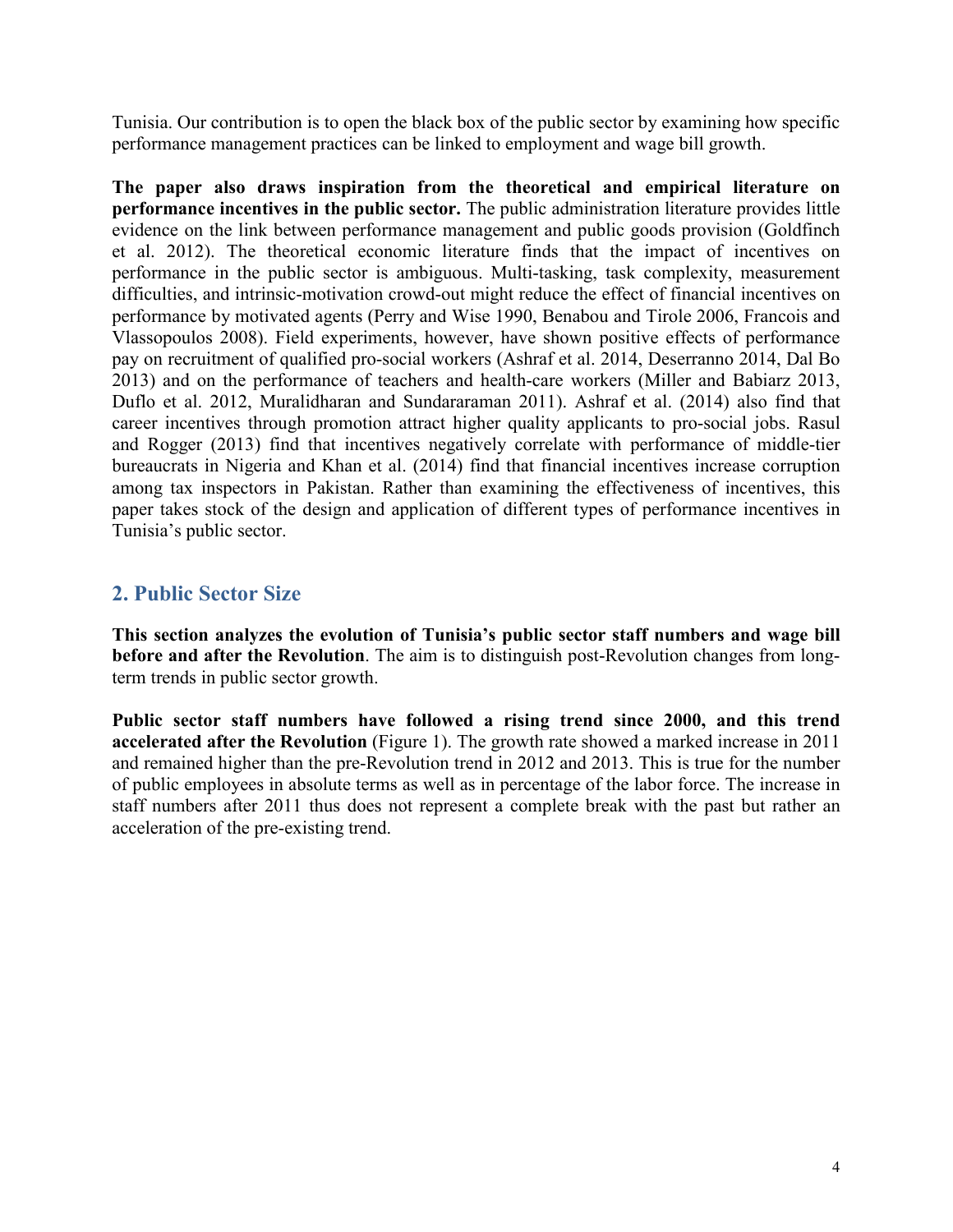

**An increase in recruitment, including the regularization of contract workers, is the primary driver of public sector growth** (Figure 2). Total recruitment more than doubled, growing from  $18,115$  employees in 2010 to  $42,560$  in 2011 and  $52,448$  in 2012.<sup>6</sup> The increase in recruitment is higher among workers, the number of whom multiplied sevenfold, growing from 2,663 recruits in 2010 to 20,650 in 2012 and 13,781 in 2013.Workers represented only 15 percent of hirings in 2010, but 39 percent in 2012.



**The wage bill has shown constant growth since 2000, with a slight acceleration in 2011** (Figure 3). Similarly to staff numbers, there has been no clear trend break since the Revolution but rather an acceleration of a pre-existing trend. The share of the wage bill in total expenditures increased between 2004 and 2008 and has fluctuated around 37 percent since 2009.

 $\overline{a}$ 

<span id="page-6-0"></span><sup>6</sup> It should be noted that the 2010 figure refers to actual recruitment, while those for 2011 and 2012 include both new recruitment and the regularization of temporary workers.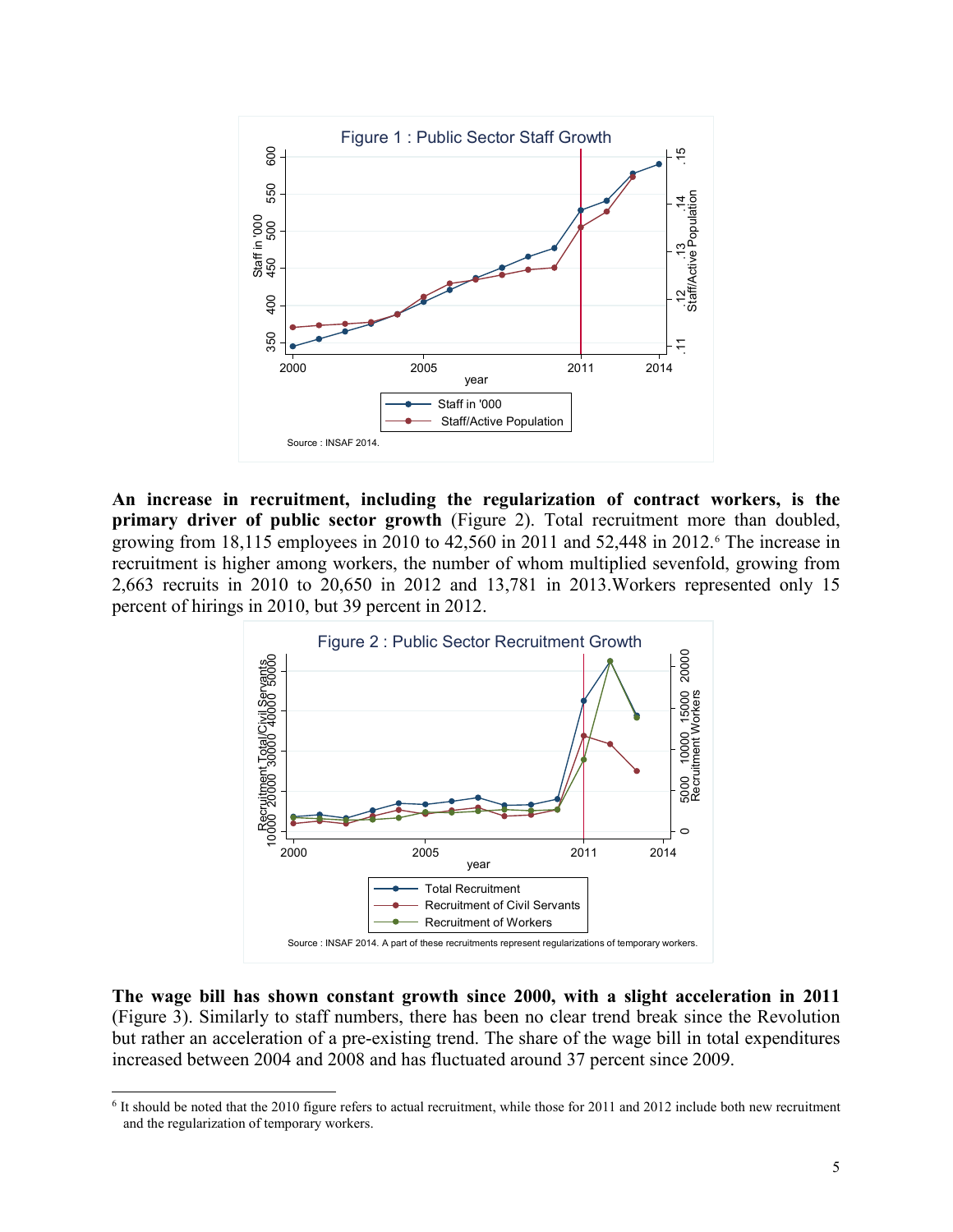

**Wage bill growth has become increasingly difficult to control since the Revolution** (Figure 4). While public revenues fell from 24.9 percent of GDP in 2010 to 23.6 percent in 2013, with an even stronger fall in absolute terms, public expenditures increased from 25.2 percent of GDP in 2010 to 29.7 percent in 2013. Since the wage bill represents approximately 37 percent of total expenditures, as discussed above, its growth is an important determinant of the increase in public expenditures relative to GDP.



**Tunisia's public sector currently includes 583,000 employees in the central and regional administration and 33,000 in local authorities, as well as 180,000 employees in public companies** (CGFP 2014). Central administration employees are distributed across more than 25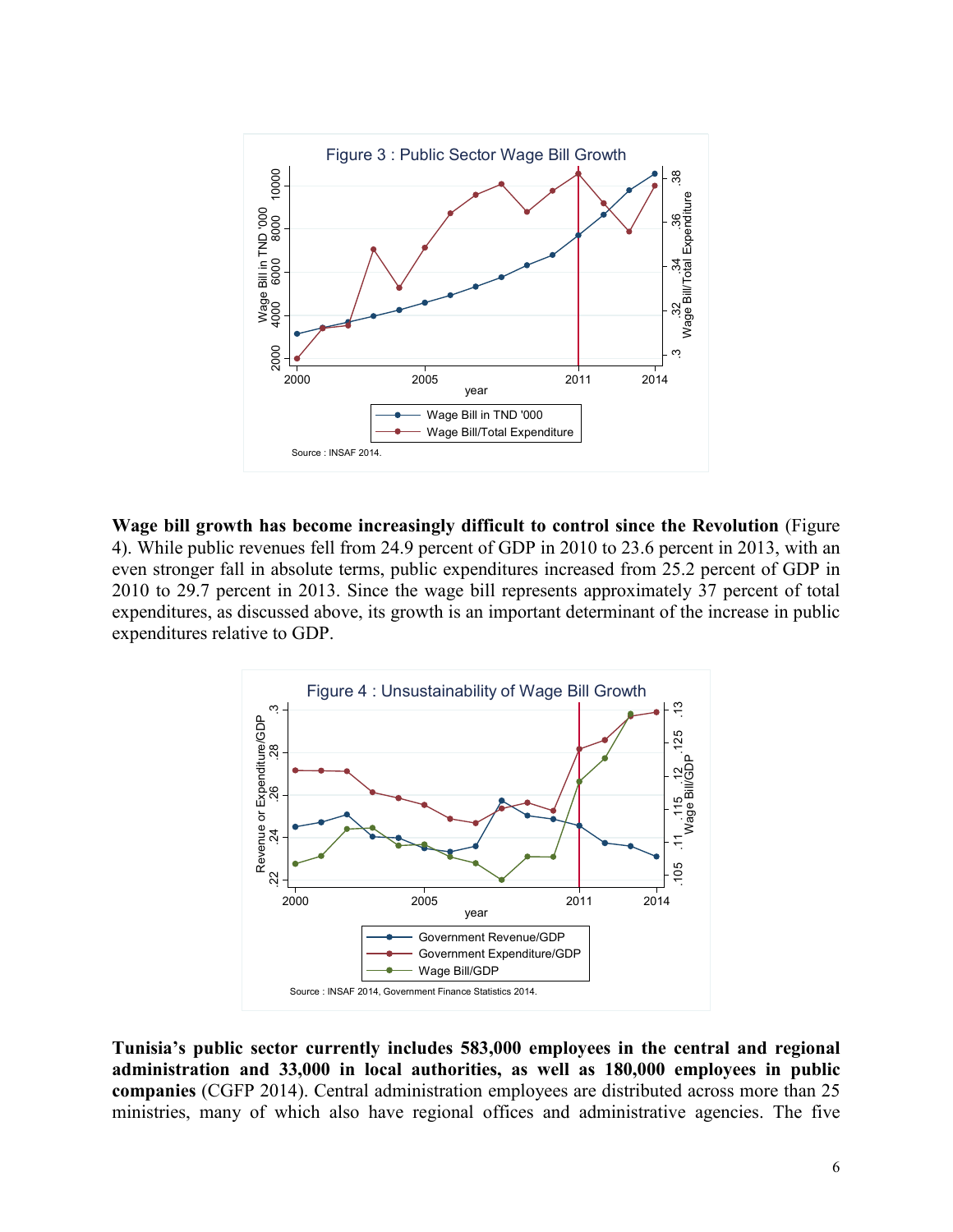largest ministries in terms of their wage bill in 2012 are the Ministries of Education, Health, Higher Education, Defense and the Interior (Figure A1). These ministries are also the largest contributors to wage bill growth from 2010 to 2012.

**Public sector employees are governed by one of seven different employment regimes**: the general regime for public employees in central and local state institutions of administrative nature (le Statut Général de la Fonction Publique, SGFP; Law 83-112 of December 12, 1983), which is the focus of this paper, and distinct regimes for the judiciary, members of the administrative court, members of the Court of Auditors, internal security forces, the military, and customs agents. There is also a general regime for employees of public non-administrative institutions, which covers employees in state-owned enterprises (SOEs).

**The public sector employment regimes are divided into approximately 130 professional groups**. Among the civil servants, for example, we find the group of teachers (representing 32 percent of employees and thus the largest public sector group), the group of engineers, and the group of general civil servants. Within each group, public employees are classified according to their level of education and are recruited under one of four categories: A, B, C, and D, with category A being the highest and containing three sub-categories (A1-A2-A3). Category A requires a university degree, category B a high school diploma, and categories C and D a middle school education. Workers are classified into units ranging from 1 to 3 according to their level of education (SGFP 83-112). There are also contract and temporary workers, who are not public employees.

**The General Committee of the Civil Service (CGFP), under the authority of the Prime Minister, is responsible for managing public sector employment policies.** The CGFP comprises the General Directorate of the Administration and Civil Service (DGAFP), the General Directorate of Training and Improvement of Competencies, and the Office of Organization of Public Departments. The CGFP's mission, as defined by decree 2010-258 of February 9, 2010, includes managing competitive recruitment examinations, conducting research on the modernization of the civil service, and developing reform programs.

#### **3. Public Sector Performance Management**

**This section examines Tunisia's public sector performance management system** *de jure***, as defined by the general regime for public sector employees (SGFP)[7,](#page-8-0) and** *de facto***, as evidenced by a case study of the Ministry of Infrastructure (MoI).** We review performance management along the entire employment-cycle of a civil servant, including recruitment, evaluation, compensation and promotion. The case study allows us to provide data and concrete examples of performance management practices. The MoI was chosen because it has a relatively homogeneous workforce as compared to other ministries (mostly engineers and technical staff), which simplifies the task of performance management. Thus, to the extent that we identify challenges to performance management in this ministry, we believe that these challenges would be replicated and possibly amplified in other ministries and SOEs. The analysis focuses primarily

<span id="page-8-0"></span><sup>7</sup> Only magistrates, military and security personnel, and employees of SOEs are exempt from the SGFP and are governed by autonomous statutes, which are not discussed in this paper.  $\overline{a}$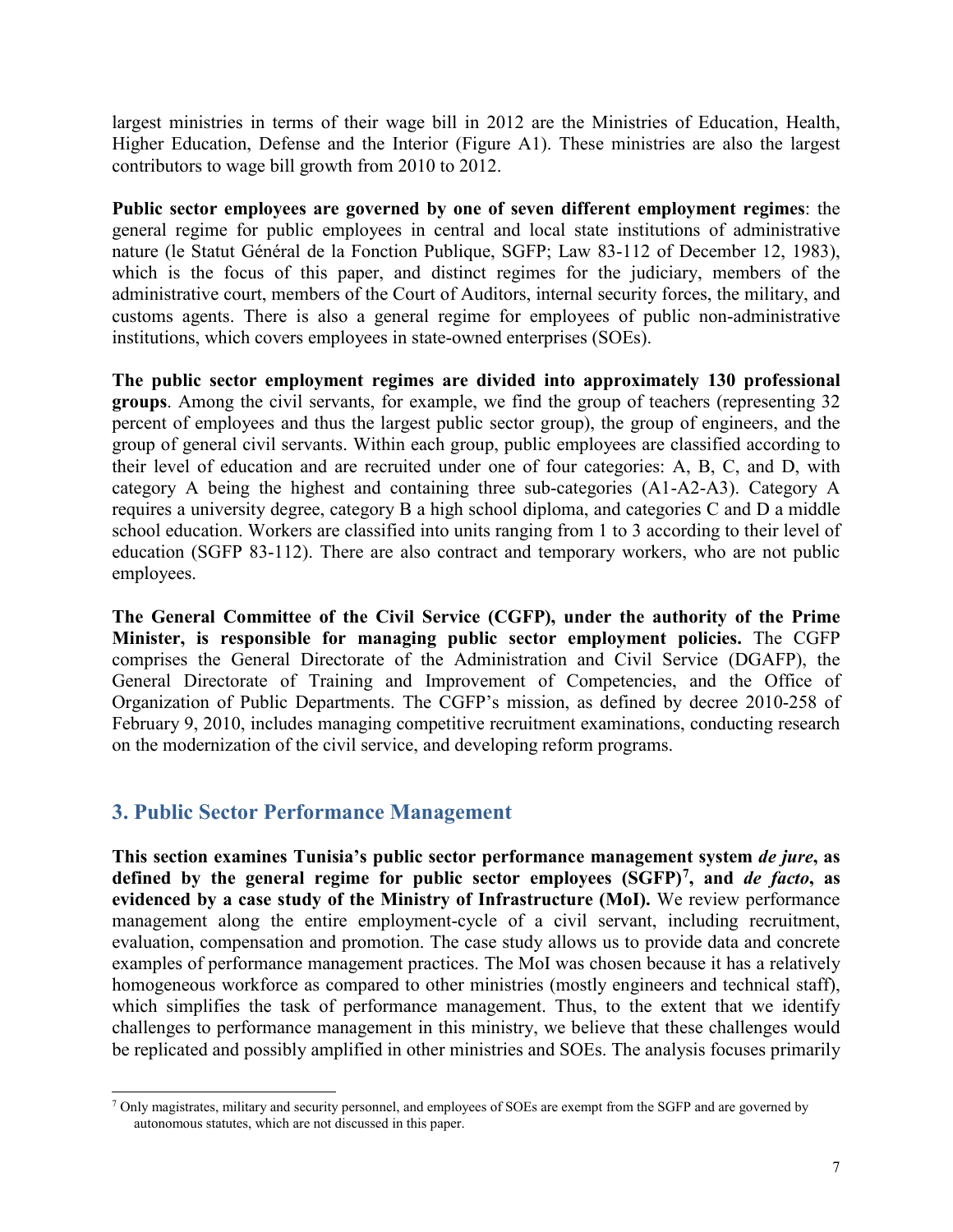on civil servants, although we highlight how performance management for contract and temporary workers differs from that of civil servants.

#### **Recruitment**

**Civil servants are recruited competitively recruitment procedures (***concours***), which can be based on tests, diplomas, or** *dossiers* **(written applications)**. The *concours* are supervised by the CGFP. The number of positions is negotiated between the ministry in question and the Ministry of Finance based on the budget allocated in the annual budget law. Only students from approved schools such as the *École Nationale d'Administration* (ENA) may be recruited through direct appointment, with terms and conditions set by the statute specific to each professional group.

**Workers are recruited using a simplified version of the recruitment system for civil servants**. They are recruited to a permanent position through tests or professional examinations whose terms are determined by the relevant professional statute. The candidates must be Tunisian nationals and at least 18 years old. Temporary workers are recruited by direct appointment on a revocable basis for a determined period, either to fill a vacancy due to lack of permanent staff or to replace a staff member. Contract workers are recruited by contract for specific projects for a limited period.

**Qualitative interviews convey the general sentiment that the civil service recruitment system was well-functioning before the Revolution**. The legal framework was geared to identifying talent and recruiting the most qualified civil servants. However, some interviewees suggest that a bias towards hiring candidates with support from the dominant political party may have *occasionally* undermined the meritocratic nature of the system. Hard evidence for this is of course difficult to obtain. Moreover, the system lacked strategic workforce planning, as recruitment was often based on budgetary capacities rather than on identified needs.

**After the Revolution, the situation changed significantly, with the introduction of a general amnesty**. Decree 2011-11 of January 19, 2011, provided a general amnesty for employees (including civil servants) who lost their positions before the Revolution due to certain transgressions specified in the decree. This decree gave former civil servants dismissed during the Ben Ali presidency the right to direct reintegration into the civil service, bypassing competitive recruitment. Decree 2012-3256 of December 12, 2012, determines the conditions for reactivating the careers of these former civil servants, allowing them to count the years worked in the private sector as if they had never left the civil service.

**Several exceptional provisions were approved to allow for direct recruitments with the aim of safeguarding social peace and stability**. Law 2012-4 of June 22, 2012, stipulated provisions for the direct recruitment of the wounded and other "martyrs of the Revolution" and those with general amnesty status. Direct recruitment was allowed for those wounded in the Revolution, for one member of each family of a victim and each person holding general amnesty, as per Decree 2011-1 of January 19, 2011. The remaining vacant positions were to be offered to the unemployed and candidates exercising an activity that "does not correspond to their educational status". The recruitment for these positions featured an oral or practical exam, but no written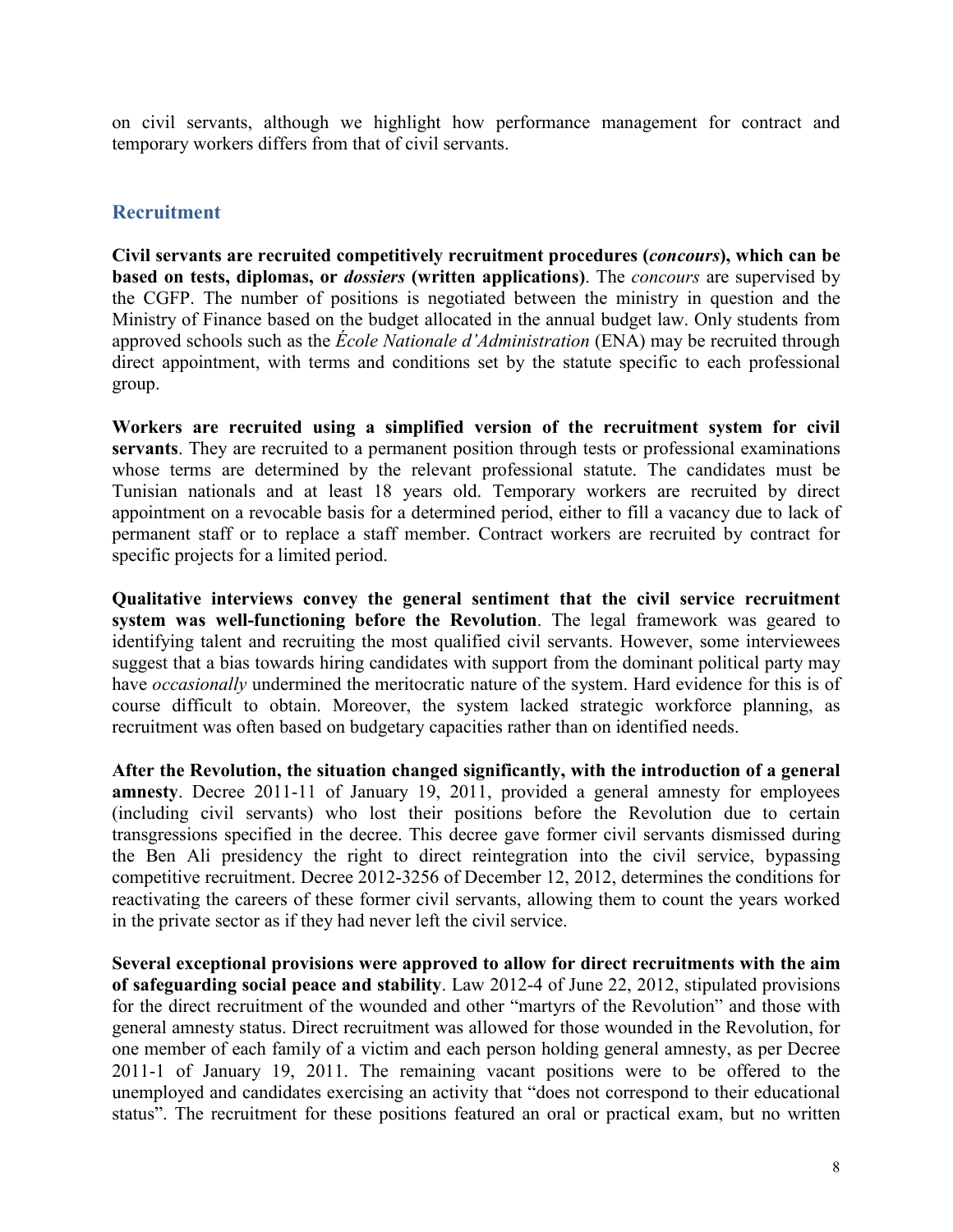exams. In addition, the law also instituted a special program for recruiting one person from each household whose members were all unemployed. These exceptional recruitment provisions have thus put in place a recruitment process that is easier to manage than competitive recruitment, but targets a restricted group of candidates and imposes less stringent eligibility requirements.

**Another exceptional provision allowed for the regularization of contract and temporary workers.** This provision, stipulated by Decree 2011-483 of May 7, 2011, has led to the transitioning of large numbers of contract and temporary workers into permanent public employment. The decree has so far been extended three times, with the latest extension set by Decree 2014-2441 of July 3, 2014.

**These exemptions have led to a significant increase in recruitment** (Table 1). The total number of recruits more than doubled between 2010 and 2011, and remained at this high level from 2011 to 2013. The regularization of contract and temporary workers constituted between 25 percent (2011) and 35 percent (2013) of total recruitment. The ministries that were most active in regularizations between 2011 and 2013 are also among the largest in terms of workforce, namely the Ministry of Agriculture (10,921 regularizations), Health (6,988), Interior (5,056), and Higher Education (3,748). These ministries represent 75 percent of all regularizations. Direct recruitment was significant in 2013, contributing to 16 percent of total recruitments. The largest employers of direct recruits were the Ministries of Education (962 direct recruits), Health (818), and Agriculture (608), representing 39 percent of total direct recruitments. However, despite the significant contribution of regularizations and direct recruitment, competitive recruitment also nearly doubled and remains the main recruiting method.

|      | Recruitment        |               | Regularization |          |           | <b>Total</b> |
|------|--------------------|---------------|----------------|----------|-----------|--------------|
|      | <b>Competitive</b> | <b>Direct</b> | Worker         | Contract | Temporary |              |
| 2010 | 18.115             |               |                |          |           | 18,115       |
| 2011 | 30,580             |               | 265            | 4.968    | 2.704     | 38,518       |
| 2012 | 37,132             |               | 8.422          | 2,151    | 2,252     | 49,959       |
| 2013 | 21,950             | 6.149         | 4.051          | 4.316    | 1,484     | 37,950       |

#### **Table 1: Recruitment and Regularization in the Public Sector since the Revolution**

Source: CGFP (2014)

**Based on our interviews with the CGFP and the MoI, it appears that the increase in recruitment was accompanied by a deterioration in the quality of competencies recruited**, a phenomenon that unfortunately cannot be illustrated with the data available to us. Regularizations and direct recruitment appear to have led to a decrease in the supervision rate and an over-representation of workers in the workforce. For example, 80 percent of the new employees allocated to the MoI through direct recruitment were workers. At the same time, restrictions on competitive recruitment<sup>[8](#page-10-0)</sup> hinder the MoI from recruiting the technicians and engineers it requires to fulfill its functions. It is likely that the recent surge in recruitment has led to an inefficient composition of civil service staff.

<span id="page-10-0"></span><sup>&</sup>lt;sup>8</sup> The MoI has not been authorized to organize competitive exams for technicians for the last two years.  $\overline{a}$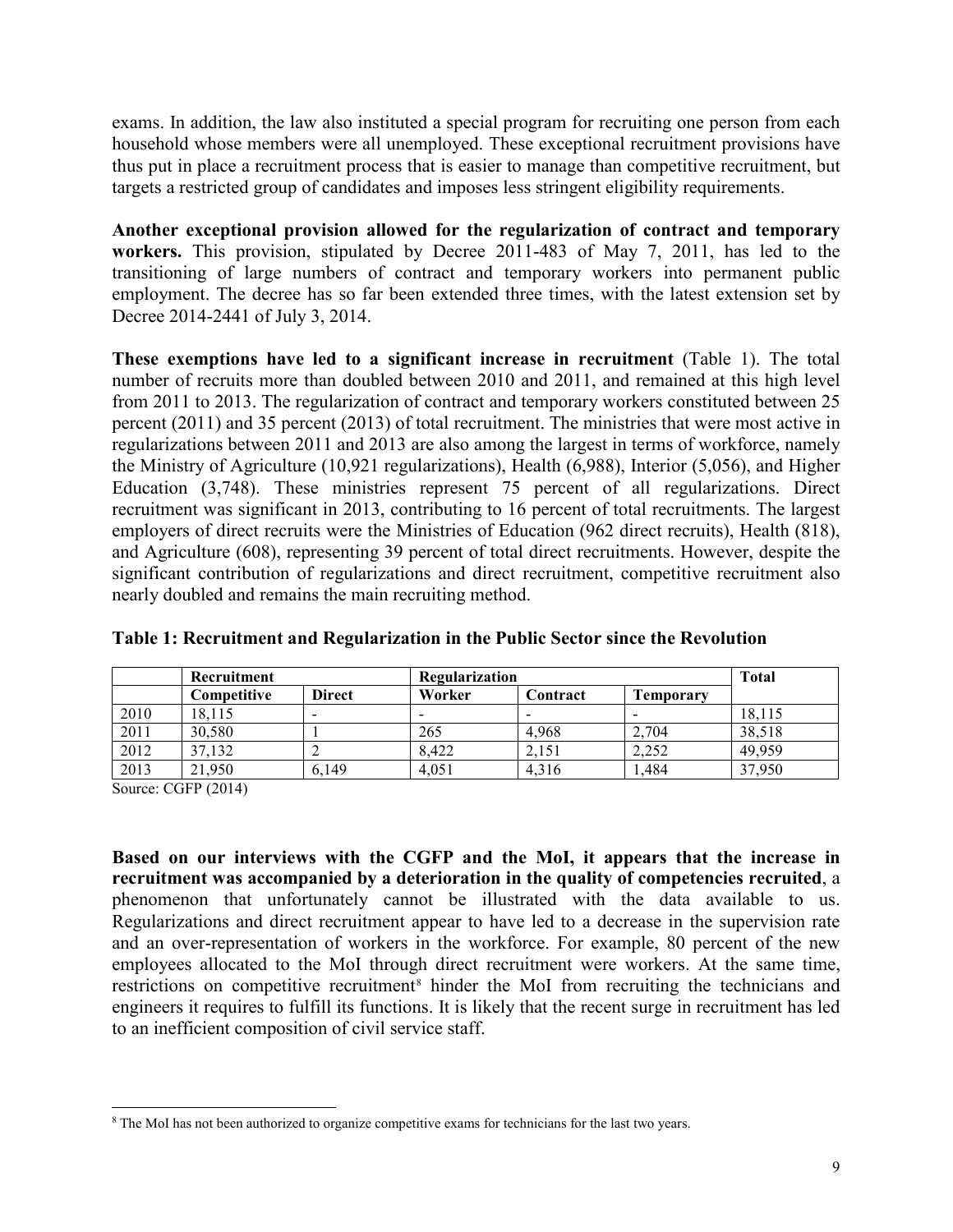#### **Box 1: State-Owned Enterprises as employers of last resort (World Bank 2014)**

- **Recruitment and compensation policies for SOEs are more flexible than for the general civil service**: Recruitment procedures and compensation packages for positions in SOEs are determined by the relevant supervising ministry, in accordance with the SOEs statute (Law 85-78) or company-specific bylaws.
- **Salaries in SOEs are higher than in the civil service**. In 2012, the gross average monthly salary of SOE employees<sup>[9](#page-11-0)</sup> was TND 1,450 versus TND 1,100 in the civil service. In addition, SOE employees receive more generous fringe benefits (e.g. for leave and retirement).
- **"This financial advantage as well as the complexity of the system and the lack of transparency of SOEs explains the temptation to create jobs in SOEs,"** according to the authors of the study entitled *Towards a Better Governance of State-Owned Enterprises in Tunisia* (World Bank 2014).
- **The number of employees in Tunisia's SOEs has grown by 30 percent since the Revolution**. In 2010, the Tunisian government had approximately 100 SOEs, with 117,416 employees. In March 2014, the number of employees was estimated at 180,000. At least 17,000 contract workers have been hired into permanent positions in SOEs (CGFP 2014).
- **Recruitment and regularization into SOEs happens without regard to the firms' economic performance**. For example, the number of employees of the Tunisian Chemical Group (GCT) increased from 5,000 in 2010 to 16,000 in 2012 while production declined from 8 million tons to 2.5 million tons over the same period.

#### **Evaluation**

**Civil servants and workers are evaluated using a double rating system, consisting of an annual professional rating and a quarterly performance rating tied to a bonus paid in addition to the salary**. [10](#page-11-1) The professional rating is attributed to each civil servant and laborer at the end of the year and is the sum of 5 grades out of 20 for the following criteria: work quality, work quantity, interpersonal relationships and conduct, attendance, and perseverance. The responsibility for making the assessment rests with the employee's immediate supervisor. The supervisor is required to hold a meeting to inform the civil servant of the rating and discuss potential requests for modification.

**In practice, the annual professional rating lacks transparency and objectivity.** There are no goals or objectives which the rating could be based on, such as defined for example through an objective-setting meeting at the beginning of the year, and no benchmarks for evaluating the quantity and quality of work. The grading of conduct largely depends on the subjective assessment of the immediate supervisor. The evaluation meeting between employee and supervisor is almost never held.

**The professional rating also suffers from grade inflation**, with the majority of civil servants receiving ratings between 95 and 100. This impedes the distinction of high and low performing staff. In fact, some managers confirmed having ignored a CGFP note requiring them to differentiate the professional rating to obtain at a median grade of 80. In any event, the

 $\overline{a}$ 

<span id="page-11-0"></span><sup>&</sup>lt;sup>9</sup> This excludes public health institutions.

<span id="page-11-1"></span><sup>&</sup>lt;sup>10</sup> The SGFP stipulates no assessment for temporary or contract employees.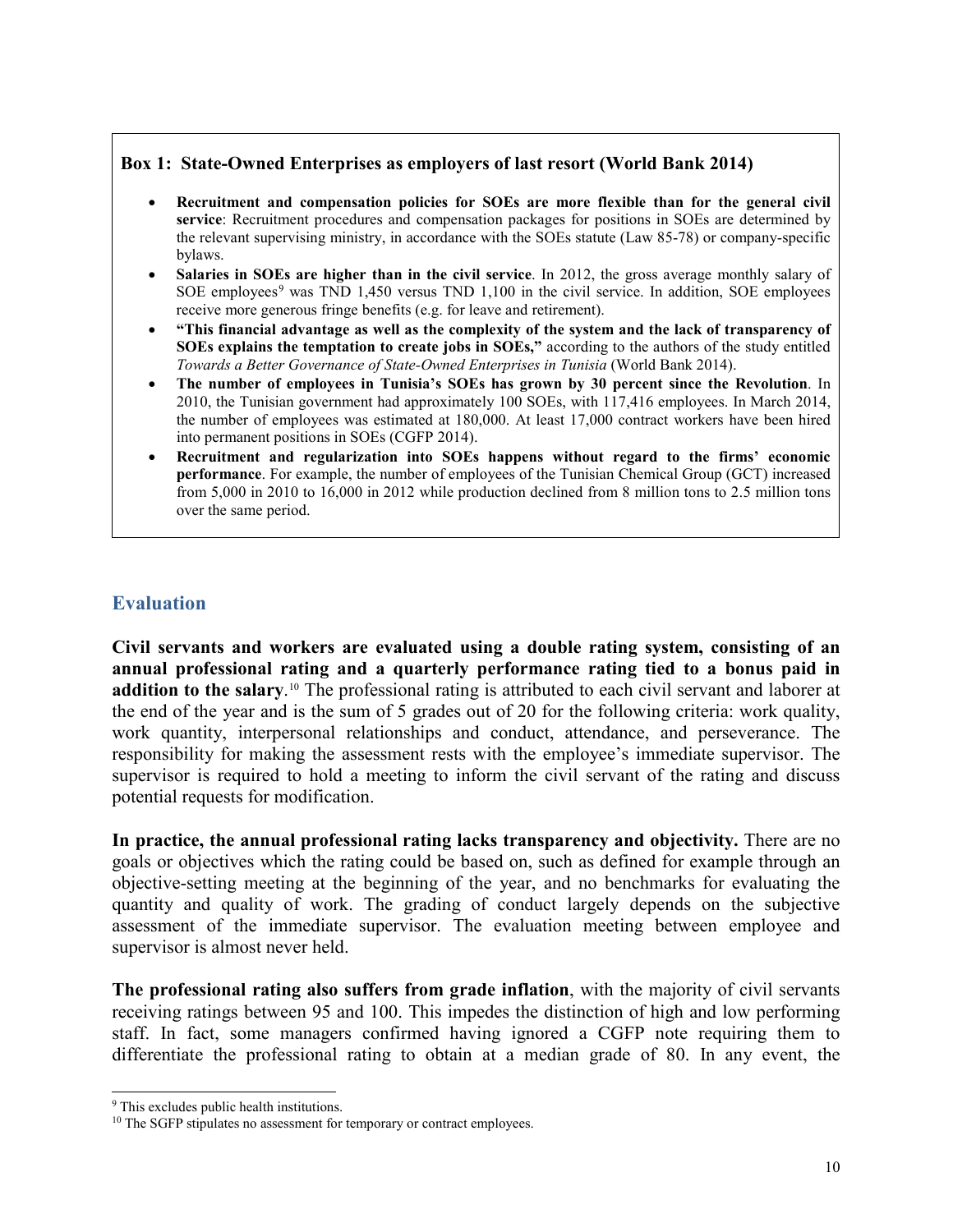professional rating has little influence on promotions. It plays no role in test-based promotions and has thus been practically abandoned by the MoI over the past eight years. As regards merit or application-based promotions, which have become more frequent since the Revolution, the weighting given to the professional rating is marginal compared to seniority criteria (see the section on promotion for more details).

**The criteria for the performance bonus rating are similar to those used for the professional rating and have the same weaknesses**. The performance bonus rating evaluates the quantity of work (40 percent), the quality of work (40 percent), and attendance (20 percent). Most employees receive the highest possible grade, except if they have been absent, arrive late to work, or take sick leave. Even in these cases, the variable portion of the grade effectively represents only 20 percent, so that employees always receive close to the full bonus. Overall, the performance bonus rating varies less than the professional rating. Supervisors consider the performance bonus an additional fixed compensation and prefer to treat employees equally rather than to provoke queries, grievances, and internal conflicts by differentiating grades. To accommodate this situation, the compensation policy has been revised so as to a include twothirds share of the performance bonus as fixed part in the monthly salaries of a number of professional groups, including workers.

**Beyond the performance evaluation, supervisors also have disciplinary powers to sanction non-performing employees**. First degree sanctions include blaming and reprimanding. Seconddegree sanctions, which must be handed down by a disciplinary committee, include a one-year  $delay$  in advancement<sup>[11](#page-12-0)</sup>, temporary suspension, transfer with change of residence, or dismissal. The disciplinary committee convenes upon the issuance of a report by the immediate supervisor of the employee in question.[12](#page-12-1)

**Our interviews suggest that first-degree sanctions are in common use, while the imposition of second- and third-degree sanctions is rare** (even though exact numbers are not available). At the regional level, however, both types of sanctions are used frequently. Dismissals, however, are extremely rare in all administrations.

#### **Compensation**

 $\overline{a}$ 

**The compensation for public employees is governed by Decree 72-358 of November 21, 1972, and the current salary scale is set by Decree 2007-268 of February 12 2007.** This scale defines a base salary for civil servants, workers and temporary workers, depending on their category/unit and rank, with the latter indicating the civil servant's seniority (in years of service in the relevant category/unit). The base salary applies equally to all ministries and public sector institutions.[13](#page-12-2) It is highest for civil servants, lower for temporary workers, and lowest for workers. The base wage increases by category/unit and rank.

<span id="page-12-1"></span><span id="page-12-0"></span><sup>&</sup>lt;sup>11</sup> See the section on promotions for an explanation of the advancement system.<br><sup>12</sup> Temporary workers may also be dismissed and contract workers' contracts may be canceled (see Articles 101 and 109 of the SGFP).

<span id="page-12-2"></span><sup>&</sup>lt;sup>13</sup> Salaries for employees of SOEs are set by specific statutes or agreements between the labor unions and the company in question. Contract workers are remunerated by contract.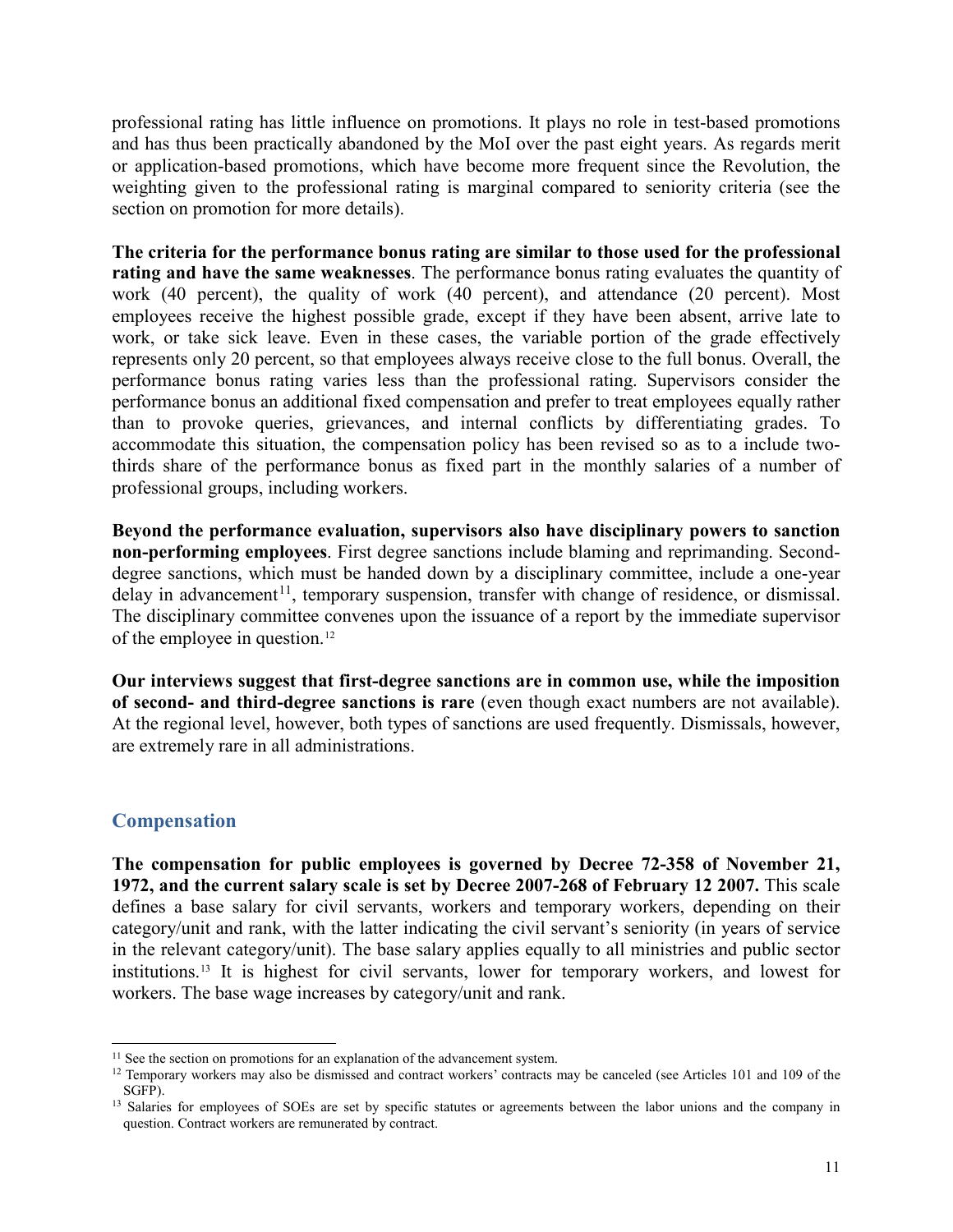**A large number of specific, special, and common allowances are added to the base salary**. The 37 specific allowances for the various professional groups are set by decree and by the particular statutes for each group. They constitute the largest element among the various types of allowances. There are also special allowances, which are limited to certain professional groups (for example, the collection allowance awarded to Ministry of Finance employees or the duty allowance granted to magistrates) or special situations (such as night work or being assigned to the Sahara region). In addition, all public employees receive common allowances, such as the mileage allowance, which varies according to category and professional group, the family allowance, and the performance bonus, which varies according to rank and performance bonus rating.

**Managerial allowances are granted for positions such as head of service, manager, and general manager,**[14](#page-13-0) **in accordance with Decree 2006-1245 of April 24, 2006**. Managerial allowances include a duty allowance, a housing allowance, and a mileage allowance as well as fringe benefits (such as car, gas vouchers, and housing). However, these fringe benefits cannot be cumulated with the corresponding allowances. For instance, a civil servant who has an official car and gas vouchers is not eligible to receive a mileage allowance. For an illustration of the allowance systems in the MoI, see Table A1.

**Since 1993, the government and the Tunisian General Labor Union (UGTT) have negotiated salary increases for public employees every three years**. Prior to 2011, seven three-year salary increase programs had been put in place. However, these regular increases primarily apply to the specific allowances. The other allowances as well as base salaries are revised sporadically through amendments through the relevant decrees and laws.

**Tunisia's public sector compensation system is extremely complex**, combining a base salary and a multitude of allowances that vary according to an employee's professional group, category or unit, and rank. The specific allowance is usually of similar size as the base salary and higher than the base salary for certain groups such as doctors, magistrates, and engineers. Attempts have been made to integrate part of the specific allowances into the base salary, for example when the previously used index method was replaced by the first salary scale by Decree 97-1832 of 1997, or when the base salary was last revised by Decree 2007-268 of 2007. However, these changes did not achieve a significant reduction in compensation gaps between the various professional groups.

**The system's lack of transparency and the fragmentation of interest groups have led to case-by-case wage negotiations with sectoral unions, further increasing the system's complexity**. Since 2011, the government has had to deal with strikes and demands from dozens of professional groups.[15](#page-13-1) The demonstrators primarily demand the creation of specific allowances or increases in existing ones. In addition there are demands for the creation of annual or sectoral allowances that take collective and personal performance into account. The three-year cycle of salary negotiations was broken in 2011 when the government granted an exceptional salary increase that was higher than in previous years. The government later added another exceptional increase for 2012–2013. In addition, over 45 new special and specific allowances were created, 16 types of allowances were increased, and the eligibility conditions for certain allowances were

 $\overline{a}$ 

<span id="page-13-0"></span><sup>&</sup>lt;sup>14</sup> Only A1- and A2-level employees may fill these positions.

<span id="page-13-1"></span> $15$  See notes  $1-3$ .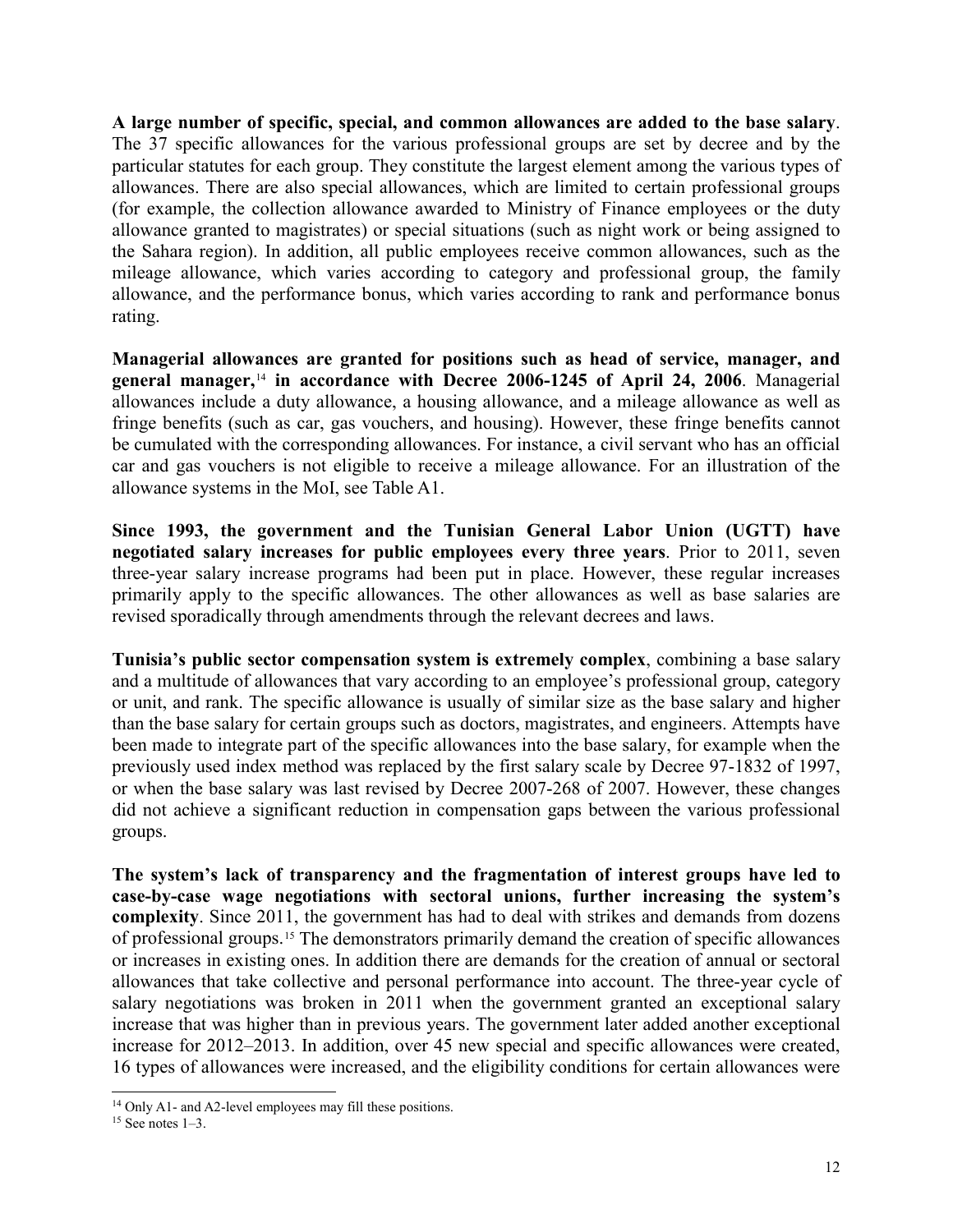revised. The amount of the concessions granted to each professional group appears to depend on the strength of its union and its collective action power. The group members' socioeconomic situation and actual needs are rarely a determinant of compensation changes (cf. the 2014 CGFP report on compensation).

**Other challenges are the disconnect between compensation and performance, and the fact that salary differentiation between professional groups impedes mobility across ministries.** The performance bonus is very small compared to the salary and allowances, and has even decreased in size through its partial integration into the base salary. Besides, the bonus is de facto affected only by attendance but not by quality of work. In contrast to the bonus, the specific allowances for certain professional groups are large. This complicates staff reassignments across professional groups or ministries, as they can result in a significant financial loss to the employee and also entail various bureaucratic hurdles.

**Despite successive salary increases and the proliferation of allowances, public sector salaries are not competitive if compared to the private sector**. According to a 2011 survey of Tunisia's salary structure, the average monthly salary (including all bonuses and benefits) of an engineer in the private sector was TND 2,085. An engineer in the public sector would need more than 20 years of experience to earn the same amount. The starting salary for an A1-category engineer (at the lowest level for all allowances) was TND 1,222 in 2013, while the total salary for an engineer with 25 years of experience and receiving the highest level of all allowances was TND 2,276. According to interviews with engineers from the MoI, the salary available in the private sector is two to three times higher for an engineer at the beginning of his or her career and three to four times higher for an engineer with 25 years of service. The salary paid by SOEs is approximately double that paid in the public administration. Given this wage gap, many engineers contemplate leaving the public sector or choose to work on private sector projects in addition to their civil service job. At the recruitment stage, the low level of public sector compensation means that the *concours* attract a limited pool of applicants, who are either intrinsically motivated to work in the public sector, or were not or did not expect to be successful when applying for a private sector job.

#### **Box 2: The Exceptional Bonus (also known as the** *Exceptional Worker Award***)**

- Created in 1997 and governed by Title VI of the SGFP.
- Awarded to an employee who "devised a tool," "saved the administration from serious damage," or "showed a high degree of perfection."
- Can take the form of a promotion to the next higher category/unit, advancement of one or several ranks, or an overall bonus of an amount determined on a case-by-case basis.
- Chosen by the President from proposals submitted by the relevant ministry and according to the number of recipients determined by a national commission within the Prime Minister's office.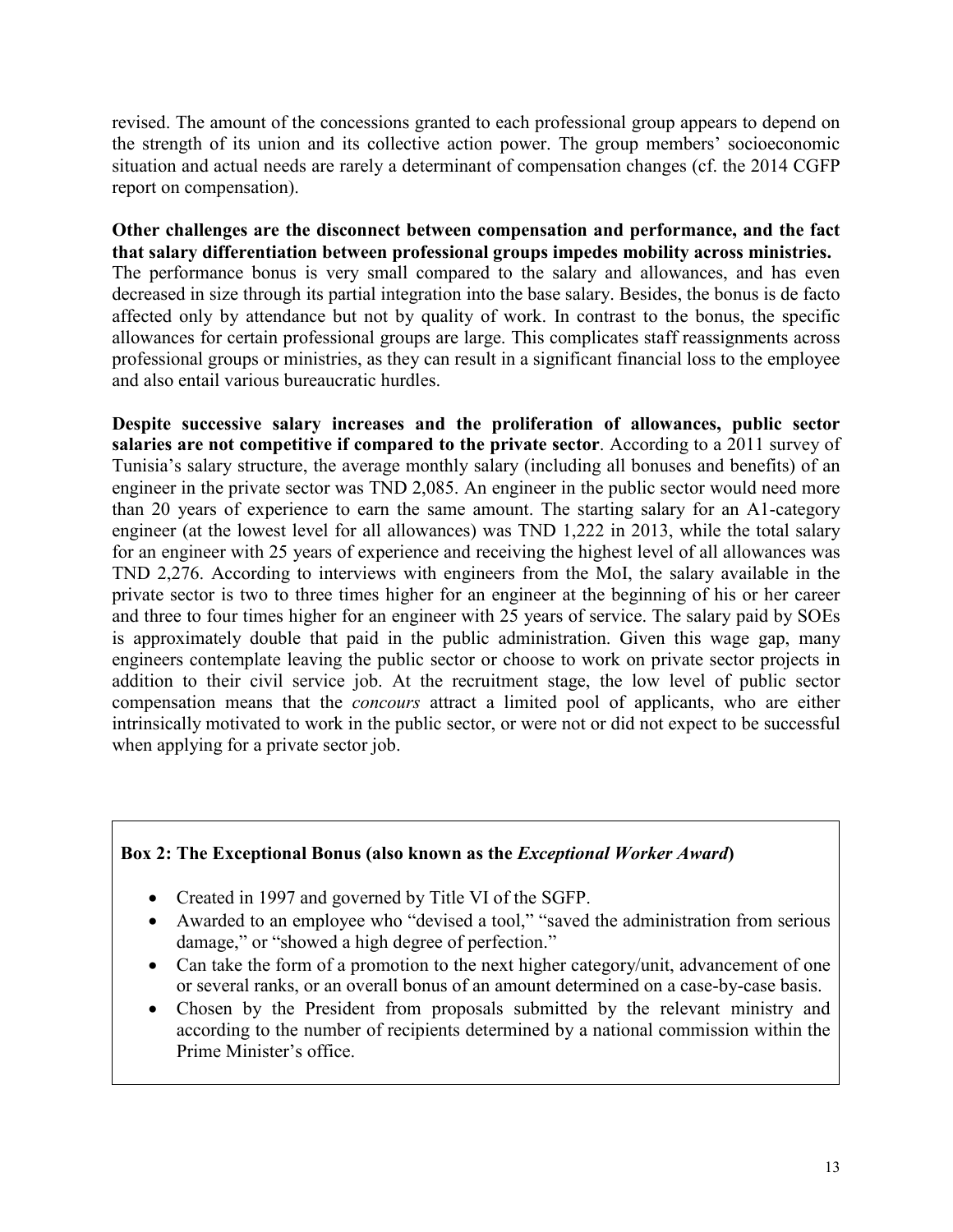#### **Promotions**

 $\overline{a}$ 

**Even before being eligible for promotion, public employees automatically advance within their grade from one rank (echelon) to the next,** based on a timetable defined for each professional group. In most cases, the advancement occurs annually for the first four years and biannually for the remainder of the employee's career.<sup>[16](#page-15-0)</sup>

**Promotion from one grade to another is open to civil servants with at least five years of experience in their grade and takes place in one of three ways**: (i) following a training course organized by the administration; (ii) through choice based on merit; or (iii) through internal competitive procedures.[17](#page-15-1) Merit-based promotions are available to civil servants "classified in order of merit on a waiting list drawn up in consultation with the relevant joint administrative committee" (Sub-heading 1, Chapter II of the SGFP). Internal competitions can be based on professional exams (oral or written) or on a written application. The promotion of workers follows a process similar to that for civil servants. It is based on a test or professional examination, organized at the discretion of the relevant joint administrative committee.<sup>[18](#page-15-2)</sup>

**Before the Revolution, most promotions were based on competitive exams**. Promotions based on applications were only used for the highest grades within each professional group. Competitive exams were managed centrally by the CGFP and allowed for testing the specific competencies required for the target position. Although competitive exams are often considered the most objective promotion mechanism, it is not without its problems. For example, there are risks that test questions are leaked.

**During the 1990s and 2000s, there was approximately one promotion round a year for each professional group and employment category**. However, a few years before the Revolution, the pace of promotions began to slow, creating a rise in average seniority in each category. As promotion was seen as a right acquired through seniority, the reduced pace of promotions impeded the advancement of high-performing young civil servants. They had to cede the few opportunities for promotion to their senior colleagues.

**After the Revolution, the government exceptionally encouraged promotions based on applications instead of competitive exams**, as per the internal note of June 11, 2011, and a decree of October 2012. The objective of this measure was to quickly promote a large number of public employees who had not benefited from promotions during the preceding years and thus improve the social climate. Application-based promotions are suitable for this purpose, as they are easier to organize than test-based competitions.[19](#page-15-3)

**The number of promotions authorized and executed by the MoI has more than tripled since 2011**. While approximately 150 promotions per year were authorized in 2010 and 2011,

<span id="page-15-1"></span><span id="page-15-0"></span><sup>&</sup>lt;sup>16</sup> Contract and temporary workers are the only groups not eligible for advancing from one grade to the next.

 $17$  Each ministry can choose between internal promotion and external recruitment to fill vacancies based on determined margins and budget allocations set by the budget law. Training is the only means of promotion for certain professional groups, such as doctors.

<span id="page-15-2"></span><sup>18</sup> Contract and temporary workers are not promoted but may receive a new contract for a higher-level position.

<span id="page-15-3"></span><sup>&</sup>lt;sup>19</sup> In this sense, competition by application closely resembles merit promotion, which follows the ranking established by the last three years' professional ratings, completed training programs, and grade seniority.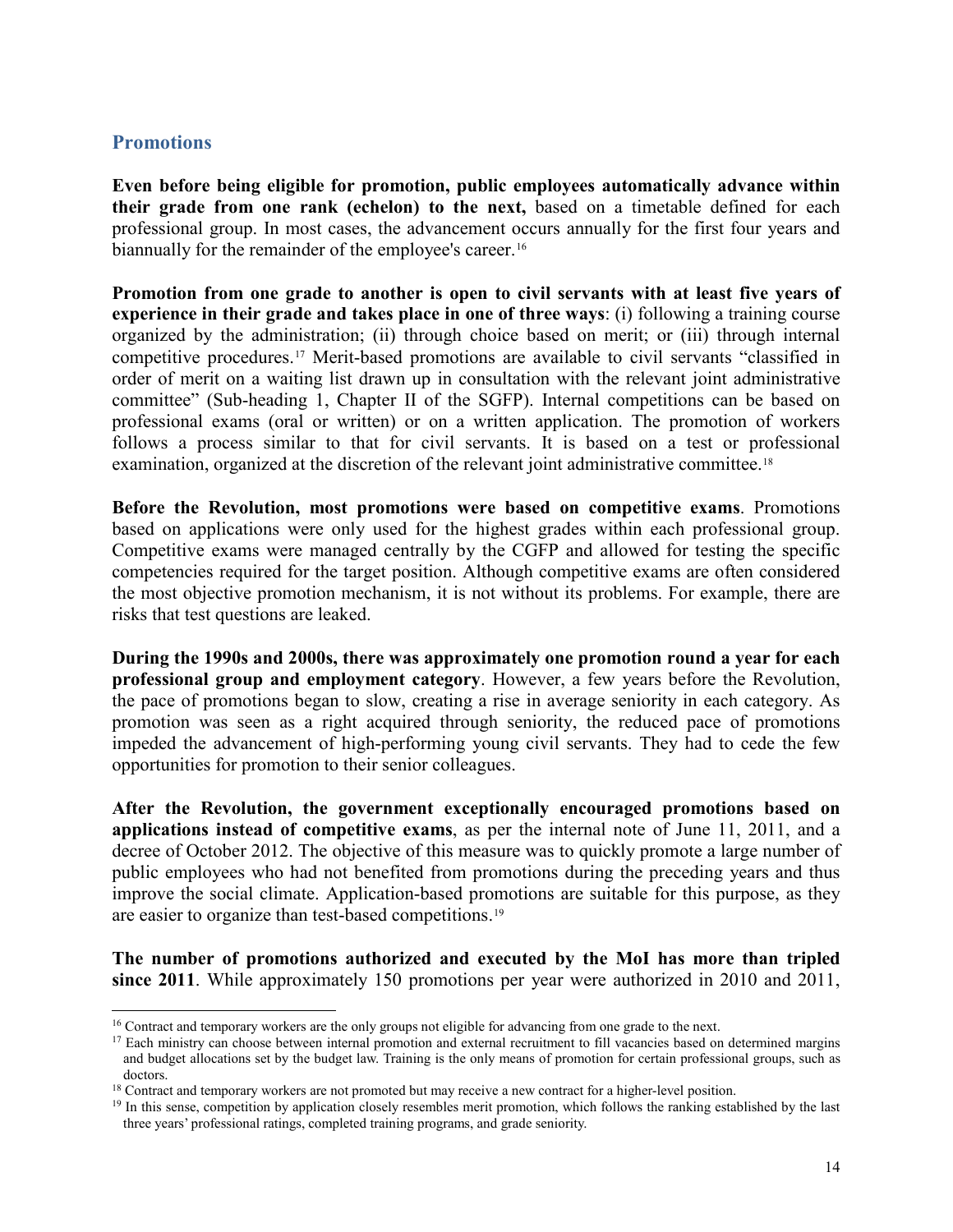this number has grown to more than 400 in 2012 and 2013. Added to these is the remainder of the preceding promotion cycles that had been on hold since before the revolution. As a result, 2012 saw 663 promotions, representing over 10 percent of the Ministry's personnel.

**The MoI's assessment criteria for application-based promotions are transparent but subjective, and emphasize seniority over performance.** To illustrate this, Table A2 presents the assessment criteria for promotions to the grade of General Engineer or Administrator. The assessment is done by the immediate supervisor and based on documentation provided by the candidate. Seniority represents 50 percent and 45 percent of the final grade respectively. Performance evaluation counts for only 20 percent of the final grade and is evaluated on a case-by-case and subjective basis, as is the case for the professional rating.<sup>[20](#page-16-0)</sup> The conduct and attendance evaluation, which represents 10 percent of the grade for promotion to Administrator, is of little relevance, as the grade is below the maximum value for just three out of 23 candidates in this specific promotion round. The assessment criteria for application-based promotions thus serve to maintain a veneer of performance-focus and transparency in a promotion system that is de facto based on seniority.

**In some other ministries, promotions have been conducted without any performance assessment**. Indeed, the Ministry of the Interior, the Ministry of Justice, and the Customs Administration have automatically reclassified the active professional groups, thus creating generalized promotions. The purpose of this measure was again to prevent tensions within these unionized professional groups, whose operations are crucial to the country's security.

#### **4. Past Reform Attempts**

**Although the current challenges in Tunisia's public sector emerged mostly after the revolution, the seeds for these challenges had been present long before.** The public sector was considered the motor of development in Tunisia in the 1960s and 1970s. With the beginning of the Ben Ali Presidency in 1987, however, there were attempts to reduce the administration's sphere of influence and modernize it. This section discusses the different reform attempts and their modest impact on the ground.

**The first significant reform attempt was started in 1989, when a commission consisting of senior public officials and academics held a seminar on modernizing the administration.**  The proceedings of the seminar proposed that the weaknesses in the system be analyzed and that a list of specific recommendations be compiled. The primary conclusions of the seminar relate to the four pillars of performance management (recruitment, evaluation, compensation, and promotion), but the commission went beyond this and also reflected upon public sector management in general. The commission advocated an ambitious reform of working methods, including objectives-based management, more precise definitions of tasks and responsibilities, and the encouragement of team work. It also recommended a methodological reflection by each administrative division and a reform of initial training, research, and administrative studies (Tunisian Republic; DGAFP 1989).

<span id="page-16-0"></span> $20$  The professional rating is technically different from the evaluation given for the promotion, but the grades are usually the same.  $\overline{a}$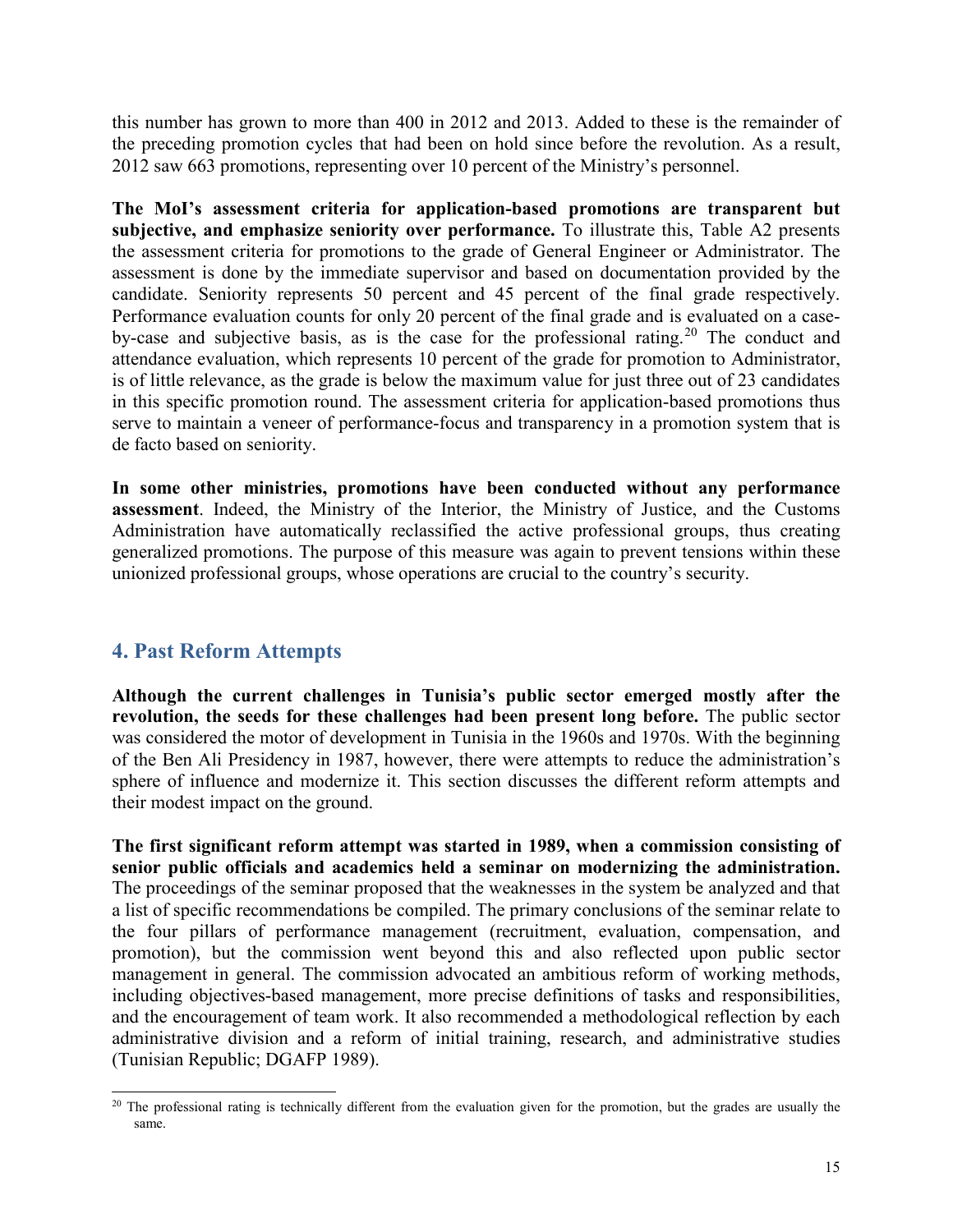**Many of the current weaknesses in the performance management system were identified in 1989 already**. The modernization seminar's conclusions in Table 2 demonstrate this. Among the identified weaknesses are direct recruitment, irrelevant performance criteria, inflated performance appraisals, the missing link between performance and promotion, a complex and opaque compensation system, and a constant and rapid increase in the wage bill.

| Table 2: Conclusions from the Seminar on Modernizing the Administration, 1989 |  |  |  |  |
|-------------------------------------------------------------------------------|--|--|--|--|
|-------------------------------------------------------------------------------|--|--|--|--|

| Recruitment       | Weaknesses:                                                                                     |  |  |  |
|-------------------|-------------------------------------------------------------------------------------------------|--|--|--|
|                   | The Ministries of Education and Health bypass competitive processes and recruit                 |  |  |  |
|                   | directly;                                                                                       |  |  |  |
|                   | Competitive processes are often burdensome to manage and poorly adapted to the<br>$\bullet$     |  |  |  |
|                   | desired profiles;                                                                               |  |  |  |
|                   | The probationary internship is not evaluated and tenure is practically automatic.               |  |  |  |
|                   | <b>Recommendations:</b>                                                                         |  |  |  |
|                   | Raise recruitment standards and relate these to diplomas earned;<br>$\bullet$                   |  |  |  |
|                   | Develop direct appointment paths for graduates from specific schools;<br>$\bullet$              |  |  |  |
|                   | Preselect candidates through competitive examinations;<br>$\bullet$                             |  |  |  |
|                   | Appoint a trainer supervisor for each trainee and evaluate each training program.<br>$\bullet$  |  |  |  |
| <b>Evaluation</b> | <b>Weaknesses:</b>                                                                              |  |  |  |
|                   | Employee performance and the quality of service are low;<br>$\bullet$                           |  |  |  |
|                   | Poor assiduity and discipline are common and go unpunished;                                     |  |  |  |
|                   | Professional grades are subjective and unrelated to the behavior or performance of<br>$\bullet$ |  |  |  |
|                   | the employee, with the majority of employees scoring 100 percent;                               |  |  |  |
|                   | Grades do not affect compensation or promotion.                                                 |  |  |  |
|                   | <b>Recommendations:</b>                                                                         |  |  |  |
|                   | Review criteria for evaluating professional performance and introduce bonuses to<br>$\bullet$   |  |  |  |
|                   | link compensation to performance;                                                               |  |  |  |
|                   | Introduce checks of absences and sick leave;<br>$\bullet$                                       |  |  |  |
|                   | Reform the disciplinary system by expanding the range of sanctions and speeding up<br>$\bullet$ |  |  |  |
|                   | the enforcement of first-degree sanctions;                                                      |  |  |  |
|                   | Decentralize disciplinary authority.                                                            |  |  |  |
| Compensation      | <b>Weaknesses:</b>                                                                              |  |  |  |
|                   | Wage bill increases rapidly;<br>$\bullet$                                                       |  |  |  |
|                   | The remuneration system is complex due to the multitude of allowances and<br>$\bullet$          |  |  |  |
|                   | differences between professional groups;                                                        |  |  |  |
|                   | Allowances constitute a significant portion of overall salaries.<br>$\bullet$                   |  |  |  |
|                   | Recommendations:                                                                                |  |  |  |
|                   | Replace the index system with a base salary scale;<br>$\bullet$                                 |  |  |  |
|                   | Put an end to the proliferation of allowances;                                                  |  |  |  |
|                   | Create financial incentives for postings in rural areas.                                        |  |  |  |
| <b>Promotion</b>  | <b>Weaknesses:</b>                                                                              |  |  |  |
|                   | Internal candidates are given preference over external candidates;<br>$\bullet$                 |  |  |  |
|                   | Competitive testing is neither rigorous nor objective;<br>٠                                     |  |  |  |
|                   | Continuing education and resulting internal promotions are underdeveloped;                      |  |  |  |
|                   | Choice-based promotions are conducted without regard to the candidates' merit;<br>$\bullet$     |  |  |  |
|                   | Competition for civil service jobs leads to a multiplication of structures.                     |  |  |  |
|                   | <b>Recommendations:</b>                                                                         |  |  |  |
|                   | Ensure that 70 percent of recruitment is external, at least for category A positions;           |  |  |  |
|                   | Limit the number of permissible attempts in internal competitions;<br>$\bullet$                 |  |  |  |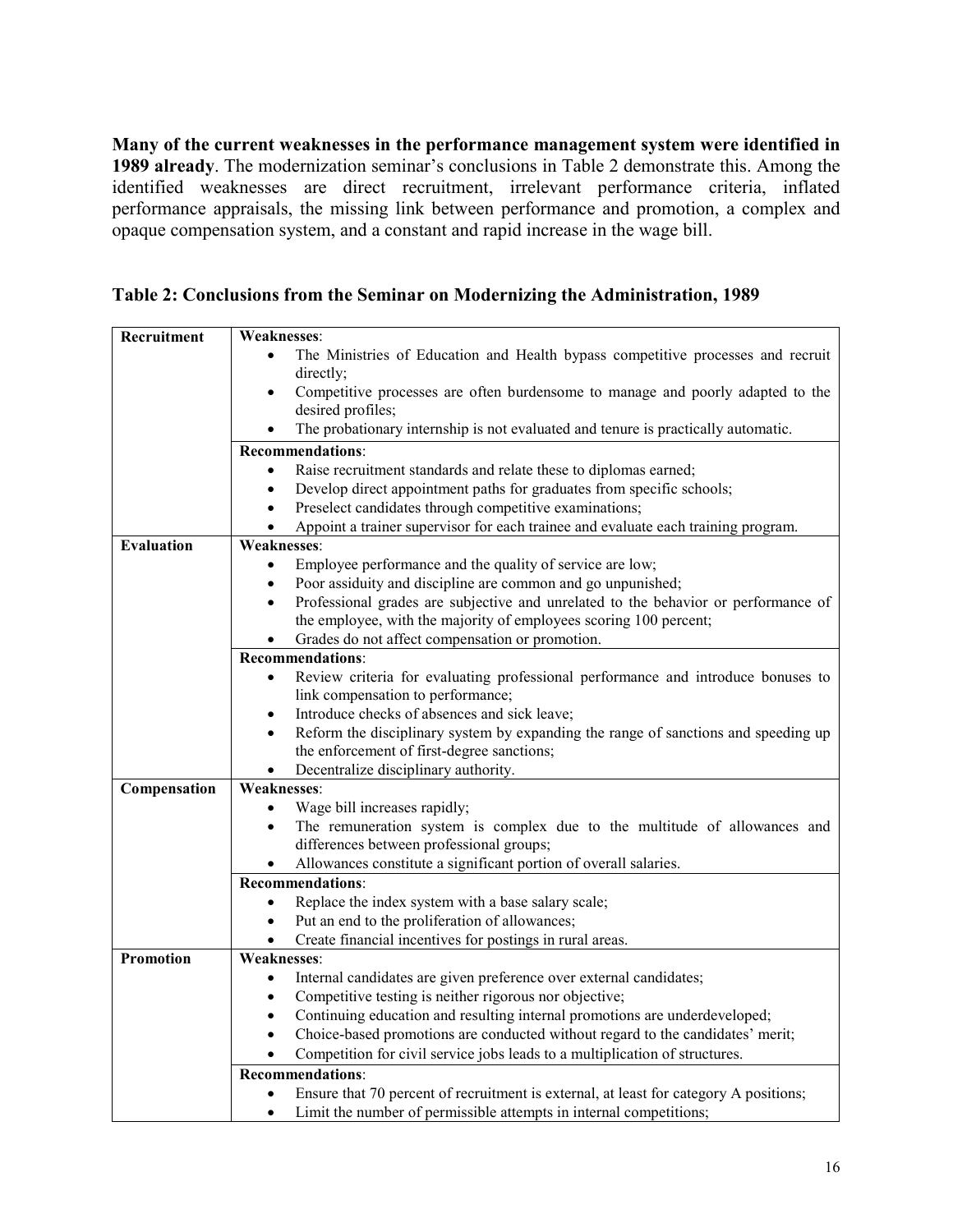| Organize training for internal competitive examinations;                        |
|---------------------------------------------------------------------------------|
| Review continuous education courses and target homogeneous professional groups; |
| Limit civil service employment to a five-year renewable term.                   |

Source: Tunisian Republic; Direction Générale de l'Administration de la Fonction Publique (DGAFP) 1989.

**Although relevant reform recommendations were made and some were implemented, actual changes in performance management have been marginal**. For example, work quality and quantity criteria were introduced for the professional performance rating, while attendance criteria were introduced for the performance bonus rating. However, the assessment of work quality and output remains subjective, attendance is weighted lightly, and the spread of scores is narrow. The link between the professional rating on the one hand and compensation and promotion policies on the other hand remains weak. Also, replacing the index compensation system with a base salary scale did reduce the complexity of the compensation system.

**Further attempts at modernizing the civil service were launched in 1996, and again during 2007–2011, a reform period recognized for its consultative nature**. An important result of the 1996 reform initiative was the introduction of the INSAF human resources management system in 2002 (OECD 2010). The 2007-2011 administrative development strategy was part of the 11th development plan and intended to facilitate Tunisia's integration into the global economy. Public consultations on an unprecedented scale brought together government executives, external experts, donors, and international organizations. 2008 was the most active reform year, with Expert Committees formed in January, a national workshop held in July, and reform documents published for an online discussion in September. This participatory approach was meant to increase reform transparency and gather the support of various stakeholders. The basis for the consultations was the triennial negotiations framework between the UGTT and the government, as these negotiations had evolved from wage negotiations to general discussions about human resources management in the public sector (OECD 2010, Tunisian Republic 2007).

**The 2007-2011 administrative development strategy targeted challenges and proposed reforms similar to those suggested by the 1989 Commission**. This list of problems that persisted from the 1980s to the 2000s included poorly managed competitive exams, the irrelevance of professional evaluation criteria, the disconnect between performance, compensation and promotion, restrictions to inter-ministerial mobility, and the complexity of the compensation system. The proposed reforms were focused on revising performance indicators, reforming the recruitment system, improving training, and strengthening the connection between performance and promotion. However, the reform document lists only overall objectives and makes no mention of specific actions. It is not clear what impact the administrative development strategy had, apart from the introduction of a voluntary retirement program for civil servants aged 57 to 60 in 2008 (OECD 2010).

**The administrative development strategy was accompanied by donor-led projects which, just like the strategy itself, had limited impact on the ground**. The partners for these projects were the United Nations Development Program (UNDP), the French General Directorate of Administration and Public Services (DGAFP), and the European Union.

**The UNDP's Public Administration Modernization Program (MODAP) was launched in 2009 and aimed at improving administrative governance in the Citizens Relations Office**.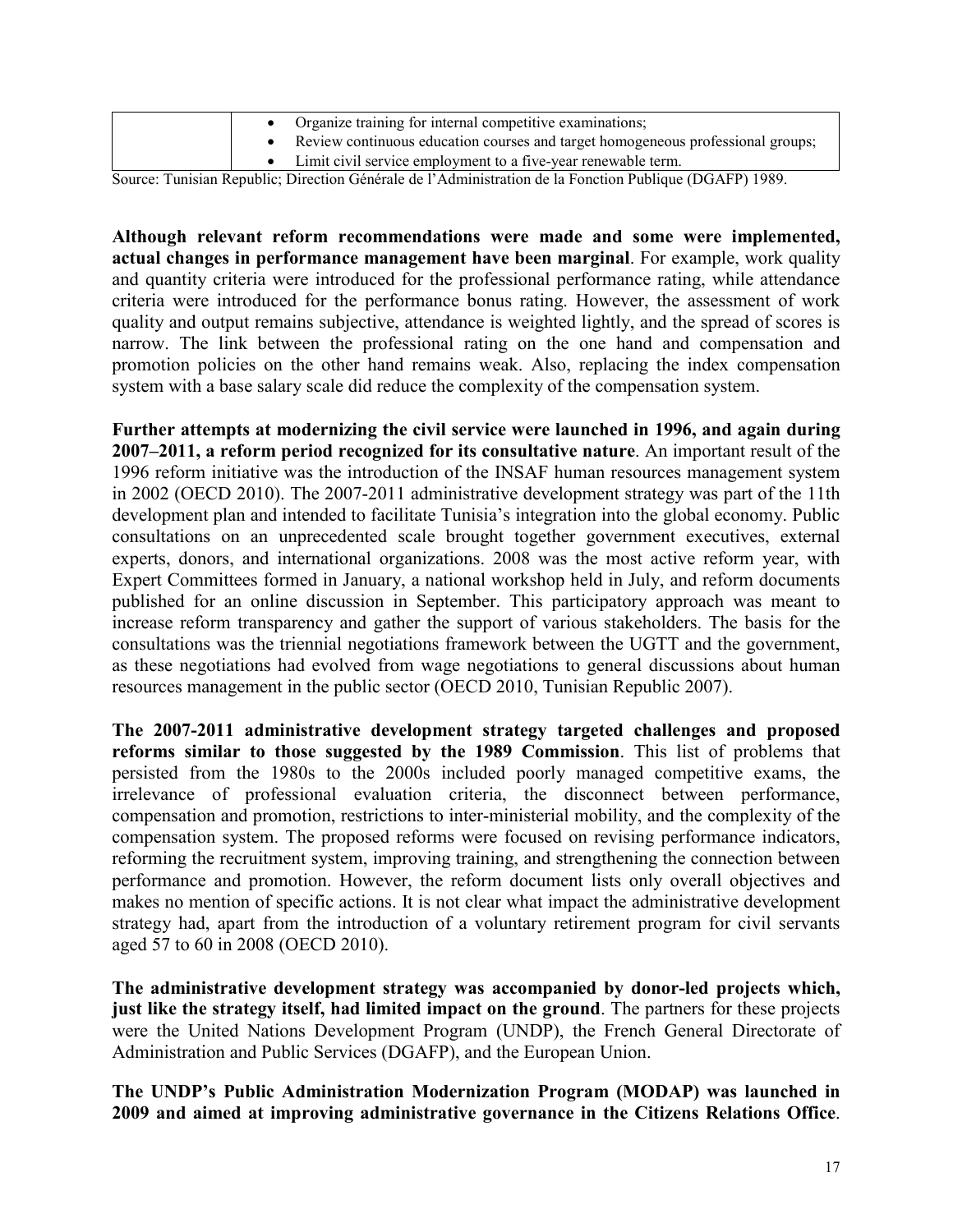The program's activities included a functional assessment of the services provided by the Citizen Relations Office, a review of quality control standards set by the Office of the Prime Minister, and an awareness raising campaign on e-governance (UNDP 2012). However, the program was abandoned midway, due to the Revolution, and the UNDP admitted in its evaluation report that "The project experienced delays, some websites were poorly constructed and inadequately coordinated between the different stakeholders, and the management team changed twice within one year." Moreover, the program was faced with "resistance to change" (UNDP 2011).

**At the bilateral level, Tunisia's CGFP started a technical assistance partnership with the French DGAFP in 2007.** The current partnership agreement is for 2012–2015 and covers a range of reform areas, including civil service mobility and career paths; social dialogue with the civil service; job and skills management (including a database of competencies); the development of a follow-up system and of strategic planning to facilitate decision making in the public sector; the development of the skills of those involved in central administration training; and experimentation of a new service approach based on users' "life events" (CGFP 2012). An assessment of the impact of this technical assistance partnership is not yet available.

**Although the weaknesses of performance management in Tunisia' public sector have been known for decades, little is known about the political economy reasons for reform failure.** The 1989 and 2007 reform strategies identified the same challenges that persist today, including direct recruitment, the lack of evaluation, and the complexity of the compensation system. The 1989 study also made concrete and relevant reform proposals which were reiterated in later reform programs, but were implemented partially at best.

#### **5. Conclusion and Outlook**

**This paper has examined public sector size and performance management in post-Revolution Tunisia, drawing on macro-empirical, legal and qualitative analyses.** We first show that public sector employment figures and the wage bill have increased significantly since the 2011 Revolution, but that this represents merely an acceleration of the previous trend. We then show that Tunisia's legal framework for performance management is, *de jure*, welldesigned for recruiting the most skilled candidates into the public sector and promoting the most high-performing employees, but the system is weakened by insufficient performance evaluation and an opaque compensation scheme. *De facto*, the link between an employee's performance and her evaluation, compensation and promotion is weak. This is particularly true during the post-Revolution period, in which a number of ad-hoc arrangements multiplied divergences between the legal basis for performance management and its application. Finally, we provide evidence that past reform attempts have not been able to address the above-mentioned structural weaknesses, although they have been known for decades.

**Given the persistence of the identified weaknesses in Tunisia's performance management system, these must be seen as structural weaknesses rather than temporary divergences.** The non-sustainability of the salary system is a result of these structural weaknesses in the system, not simply a side effect of the Revolution. It follows that any reform aimed at reducing the wage bill can only be succeed hand in hand with a reform of the performance management system.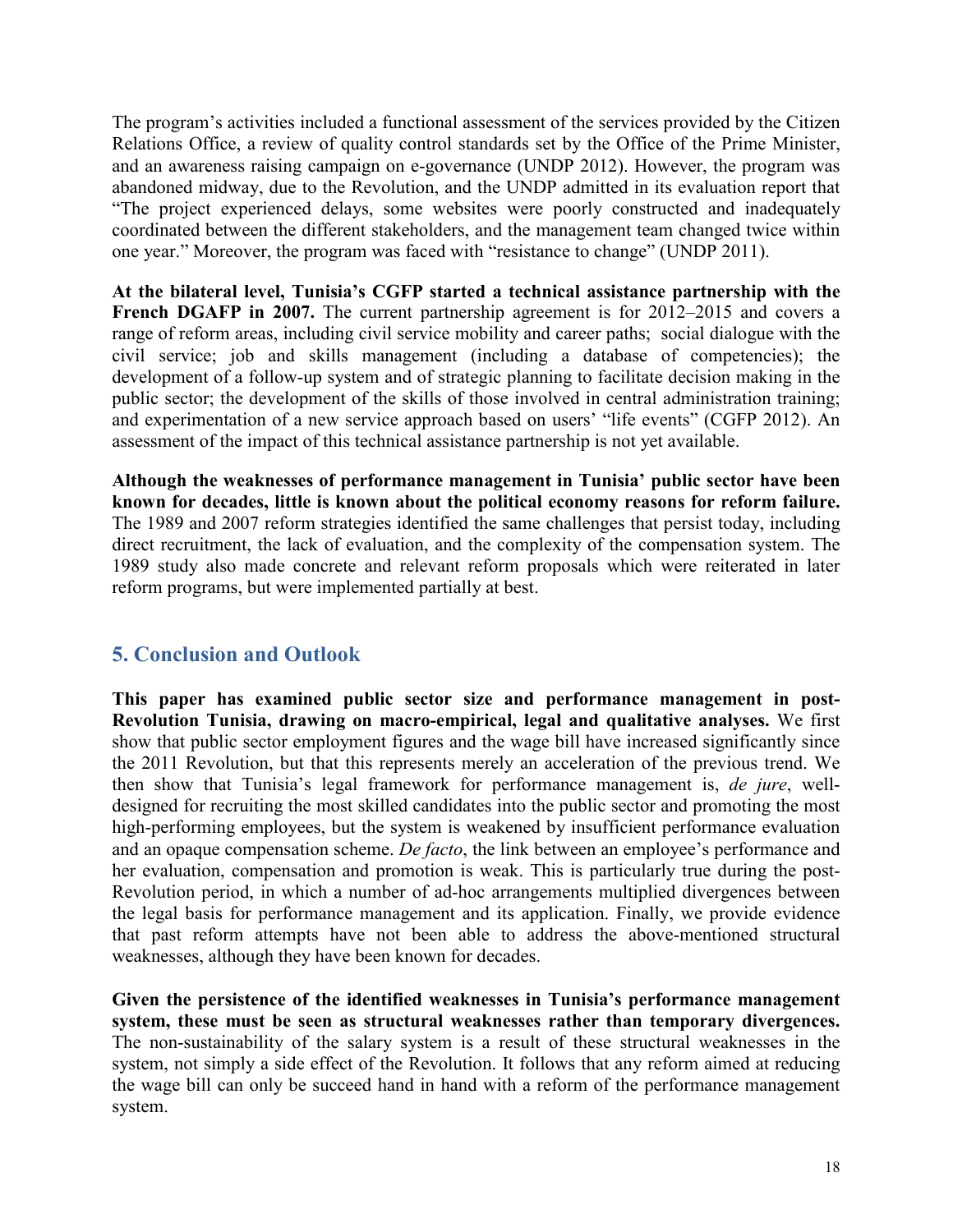**Future reform efforts should begin with an in-depth study of previous reform efforts and the reasons for their lack of success**. To identify the obstacles to reform, it is important to first recognize the stakeholders in the reform process, namely political parties, labor unions, donors, and public employees. The objectives of these actors must then be examined along with the way in which the reform proposals affect them. The final step involves an analysis of the decisionmaking process, including consensual negotiations, unilateral decision making, and dominant players. It would also be useful to reflect upon the intended role for the public sector in the country, whether it be as employer of last resort, social safety net, instrument of patronage and political cooptation, or service provider.

**Reforms to reduce the wage bill should disentangle the complex web of base salary, bonuses and allowances, and revise recruitment and promotion policies**. Workforce reduction can be carried out via layoffs, early retirement, or reduced recruitment. These initiatives may be accompanied by other measures aiming at rationalizing spending, including the modernization of processes and the pooling of certain functions. Clearly, these measures may have a negative impact on the morale and performance of public employees. Moreover, they could also be circumvented through complementary reforms. For example, mass promotions or increased allowances may make salary cuts ineffective in reducing the total wage bill. Similarly, an early retirement program will not reduce the wage bill if direct recruitment and automatic promotions continue. To determine the impact of any intervention, the interactions between the various aspects of performance management should be taken into account.<sup>[21](#page-20-0)</sup>

**To prevent budget austerity measures from being overturned, these must be complemented with strategic management of staffing, budgets and competencies**. Strategic management is based on a sound understanding of skills requirements for different tasks and of current and desired supervision ratios in different ministries. Strategic management would allocate available resources to achieving the public sector's objectives in terms of service provision. As it requires setting objectives and targets, strategic management would also facilitate the performance evaluation of individual employees and teams, and strengthen the link between performance on the one hand and compensation and promotion on the other.

**In countries with low-level administrative capacities, centralizing personnel and budgetary control is often a significant element of public management reform**. A centralized system for collecting information, evaluating performance, and setting compensation policies can facilitate the identification of fictitious jobs and the application of fiscal compliance in compensation. For Tunisia, strengthening centralized management means extending the INSAF system and accelerating the inclusion of all contract, temporary, regional, and SOE employees in the database.

**However, an examination of the advantages and disadvantages of centralizing performance management is recommended**. Some OECD countries have started replacing central controls by a more decentralized system that delegates certain recruitment, promotion, and compensation

<span id="page-20-0"></span> $2<sup>1</sup>$  To simplify the compensation system, the CGFP is currently designing a project to replace in-kind benefits by allowances that are then integrated in the base salary. In particular, the project would replace fuel vouchers by a bonus indexed to the fuel price. The project would also create a support fund to allow civil servants to buy their own car rather than request a service car.  $\overline{a}$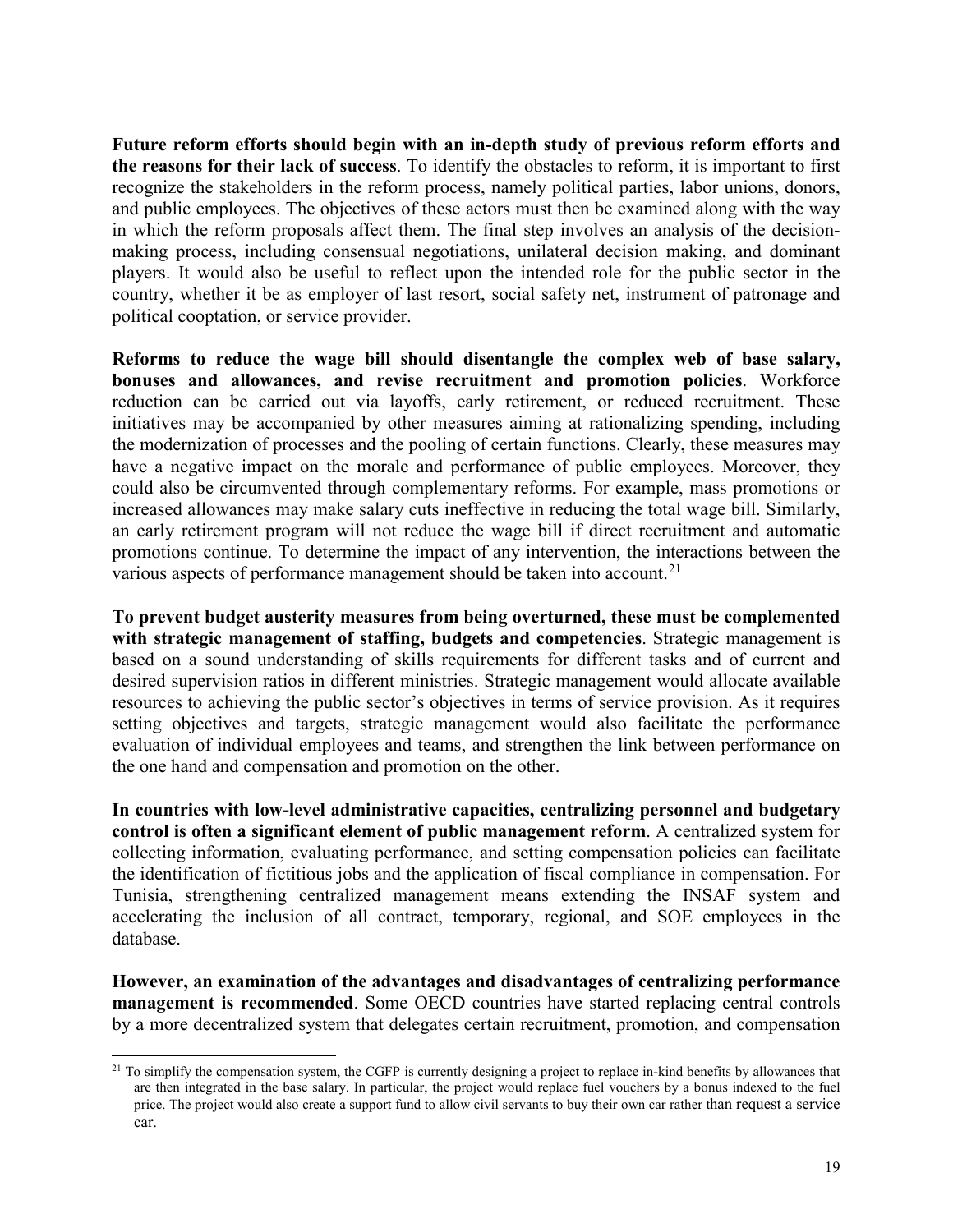decisions to the ministries. In fact, if the ministries have better information than the central administration on their work programs and required competencies, delegation can make personnel management more efficient and lighten the workload of the central administration. However, delegation requires sound budgetary discipline and clear and transparent rules, and may complicate the total wage bill analysis**.**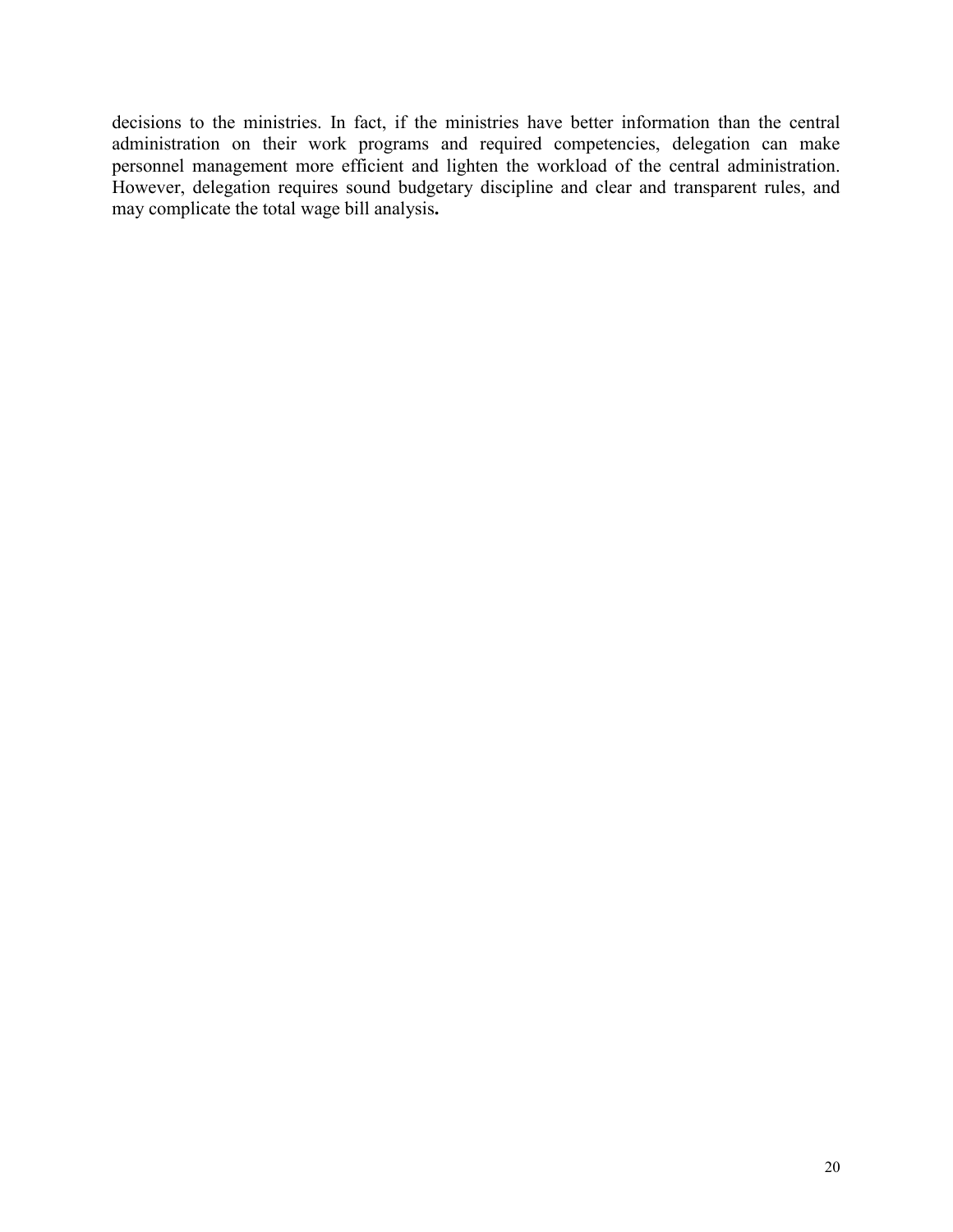#### **Bibliography**

- Acemoglu, Daron, Suresh Naidu, Pascual Restrepo, and Robinson, James A. 2013. "Democracy, Redistribution and Inequality." *MIT Department of Economics Working Paper* 13-24.
- Ashraf, Nava, Oriana Bandiera, and Scott S. Lee. 2014. "Do-gooders and Go-getters: Career Incentives, Selection, and Performance in Public Service Delivery." *Mimeo*.
- Assaad, Ragui. 2013. "Making Sense of Arab Labor Markets: The Enduring Legacy of Dualism." *IZA DP* 7573.
- Benabou, Roland, and Jean Tirole. 2006. "Incentives and Prosocial Behavior." *The American Economic Review* 96 (5): 1652–78.
- Dal Bó, Ernesto, Federico [Finan,](http://www.nber.org/people/frederico_finan) and Martín Rossi. 2013. "Strengthening State Capabilities: The Role of Financial Incentives in the Call to Public Service." *Quarterly Journal of Economics* 128: 1169-1218.
- Deserranno, Erika. 2014. "Financial Incentives as Signals: Experimental Evidence from the Recruitment of Health Workers." *Mimeo.*
- Duflo, Esther, Rema Hanna, and Stephen P. Ryan. 2012. "Incentives Work: Getting Teachers to Come to School." *The American Economic Review* 102 (4): 1241–78.
- Fischer, Stanley, and Alan Gelb. 1991. "The Process of Socialist Economic Transformation." *Journal of Economic Perspectives* 5(4): 91-105.
- Francois, Patrick and Michael Vlassopoulos. 2008. "Pro-social Motivation and the Delivery of Social Services." *CESifo Economic Studies* 54: 1-33.
- Goldfinch, Shaun, Karl DeRouen Jr., and Paulina Pospieszna. 2012. "Flying Blind? Evidence for Good Governance Public Management Reform Agendas, Implementation and Outcomes in Low Income Countries." *Public Administration and Development* 33: 50-61.
- IMF. 2014. "Tunisia, Country Report."
- Meltzer, Allan H. and Scott F. Richard. 1981. "A Rational Theory of the Size of Government", *[Journal of Political Economy](https://ideas.repec.org/s/ucp/jpolec.html)* 89 (5): 914-27.
- Miller, Grant and Kimberly Singer Babiarz. 2013 "Pay-For-Performance Incentives in Low- and Middle-Income Country Health Programs." *NBER WP* 18932.
- Muralidharan, Karthik and Venkatesh Sundararaman. 2011. "Teacher Performance Pay: Experimental Evidence from India." *Journal of Political Economy.* February 119 (1): 39– 77.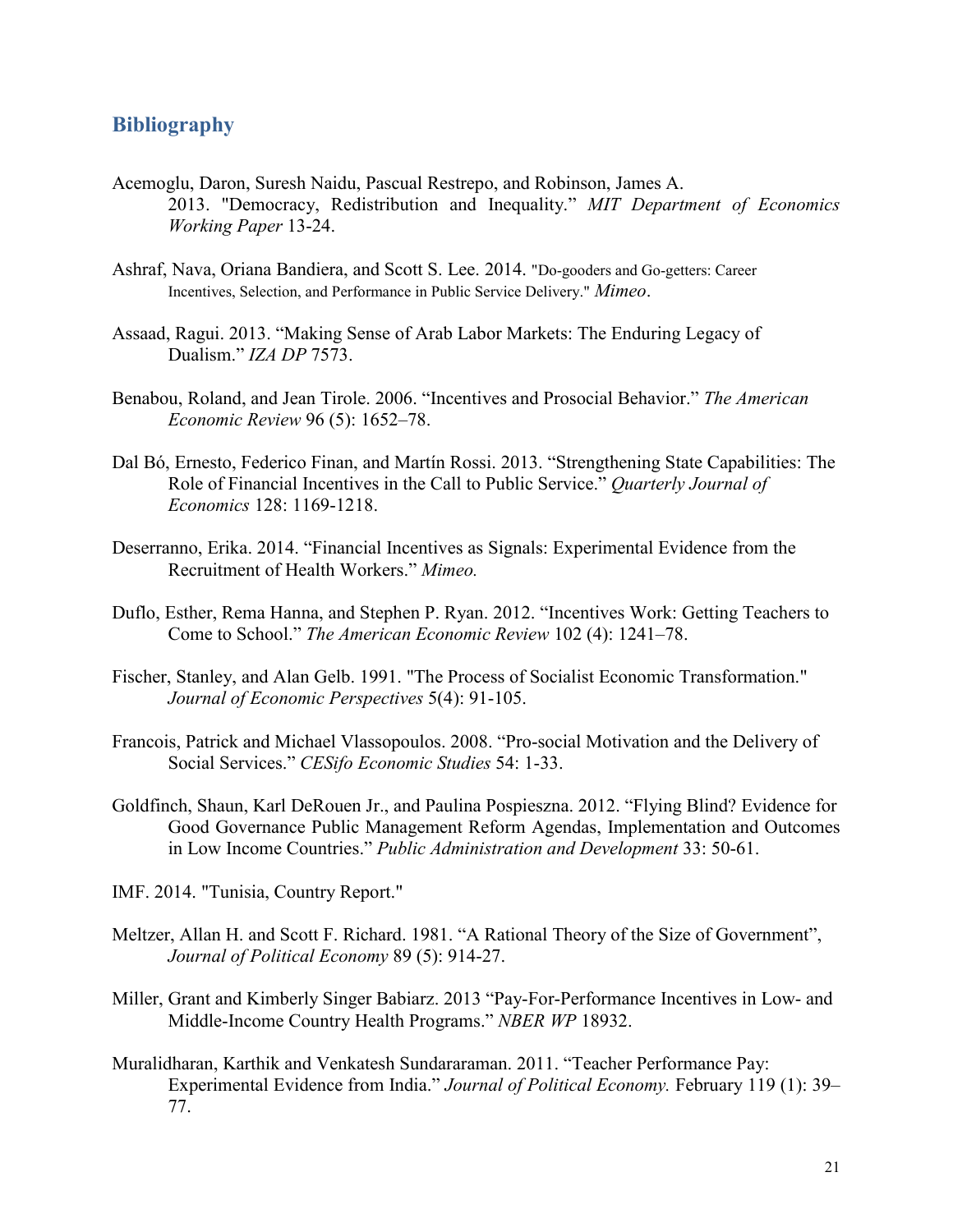OECD. 2010. "Progress in Public Management in the Middle East and North Africa."

- Perry, James Land Lois Recascino Wise. 1990. "The Motivational Bases of Public Service." *Public Administration Review* 50: 367-73.
- Rasul, Imran and Daniel Rogger. 2013. "Management of Bureaucrats and Public Service Delivery: Evidence from the Nigerian Civil Service." *IGC Working Paper.*
- Tunisian Republic, Comité Général de la Fonction Publique. 2014. *Rapport sur la Rémunération dans la Fonction Publique Tunisienne*. Tunis.
- Tunisian Republic, Comité Général de la Fonction Publique. 2012. *Arrangement administratif entre le Ministre aupr*è*s du Président du Gouvernment chargé de la Gouvernace de la Republique Tunisienne, et la Ministre de la Réforme de l'Etat, de la Décentralisation et de la Fonction Publique Francaise, En Mati*è*re de Fonction Publique et Développement Administratif*.Government of Tunisia, Tunis.
- Tunisian Republic, DGAFP. 1989. "Actes du Séminaire sur la Modernisation de l'Administration." Government of Tunisia, Tunis.
- Tunisian Republic, Prime Minister. 2007. *La Stratégie du Développement Administratif (2007- 2011)*. Tunis. Government of Tunisia, Tunis.
- Tunisian Republic, Journal Official. 1983. *Statut général des personnelles de la fonction publique*, Law 83-112, December 12. Government of Tunisia, Tunis.
- UNDESA. 2004. *Innovation in Public Administration in the Euro-Mediterranean Region*. Tunis: UNDESA.
- UNDP. 2012. *Rapport de Revue Finale de Projet: Modernisation de l'Administration Publique (MODAP)*. Tunis : UNDP.
- UNDP, Independent Evaluation Office. 2011. *Assessment of Development Results.* Tunis: UNDP.
- World Bank. 2009. *From Privilege to Competition – Unlocking Private-led Growth in the Middle East and North Africa*. Washington, DC: World Bank.
- World Bank. 2013. *Jobs for Shared Prosperity – Time for Action in the Middle East and North Africa.* Washington, DC: World Bank.
- World Bank. 2014. *Pour une Meilleure Gouvernance des Eentreprises Puliques en Tunisie.* Report 78675-TN. Washington, DC: World Bank.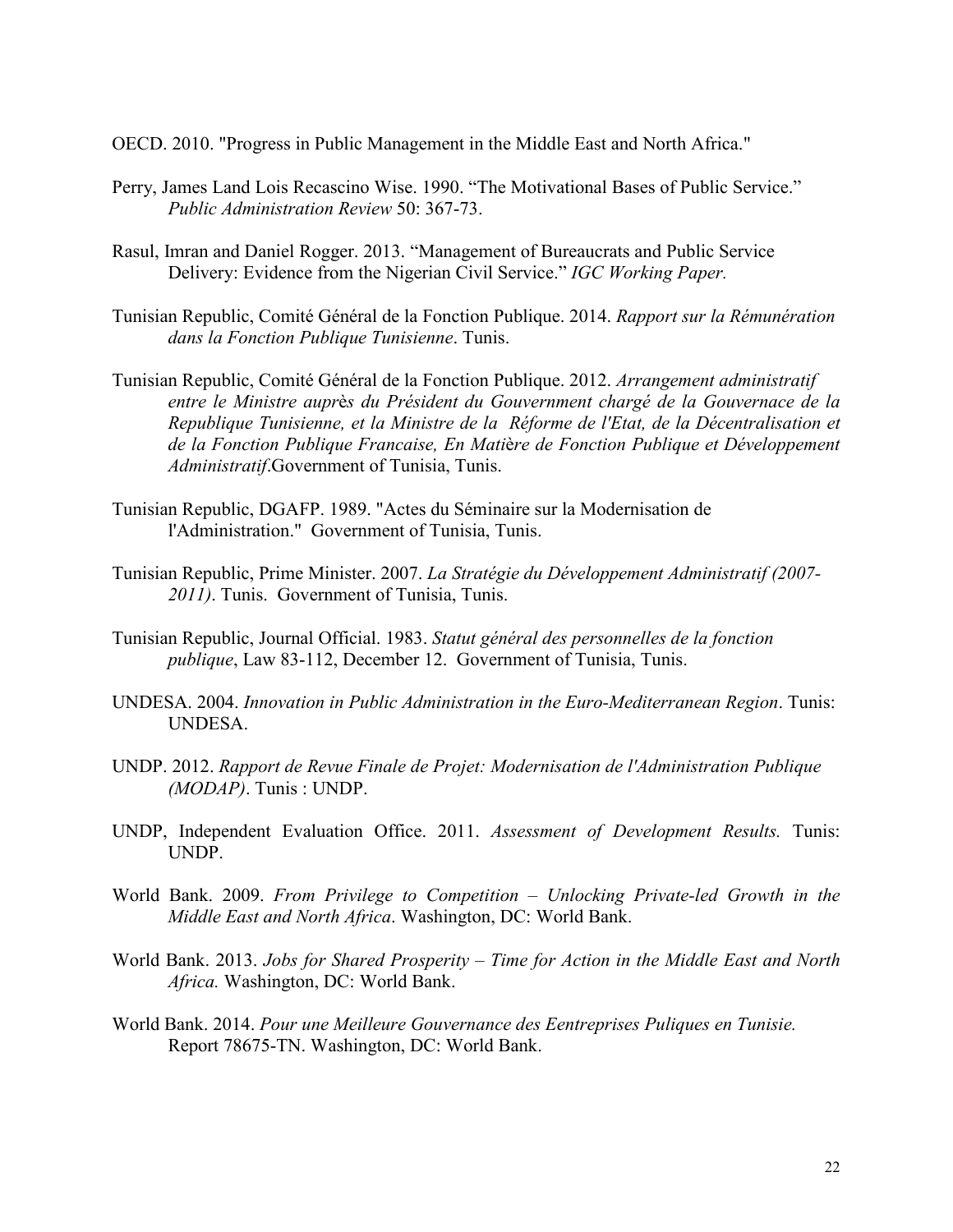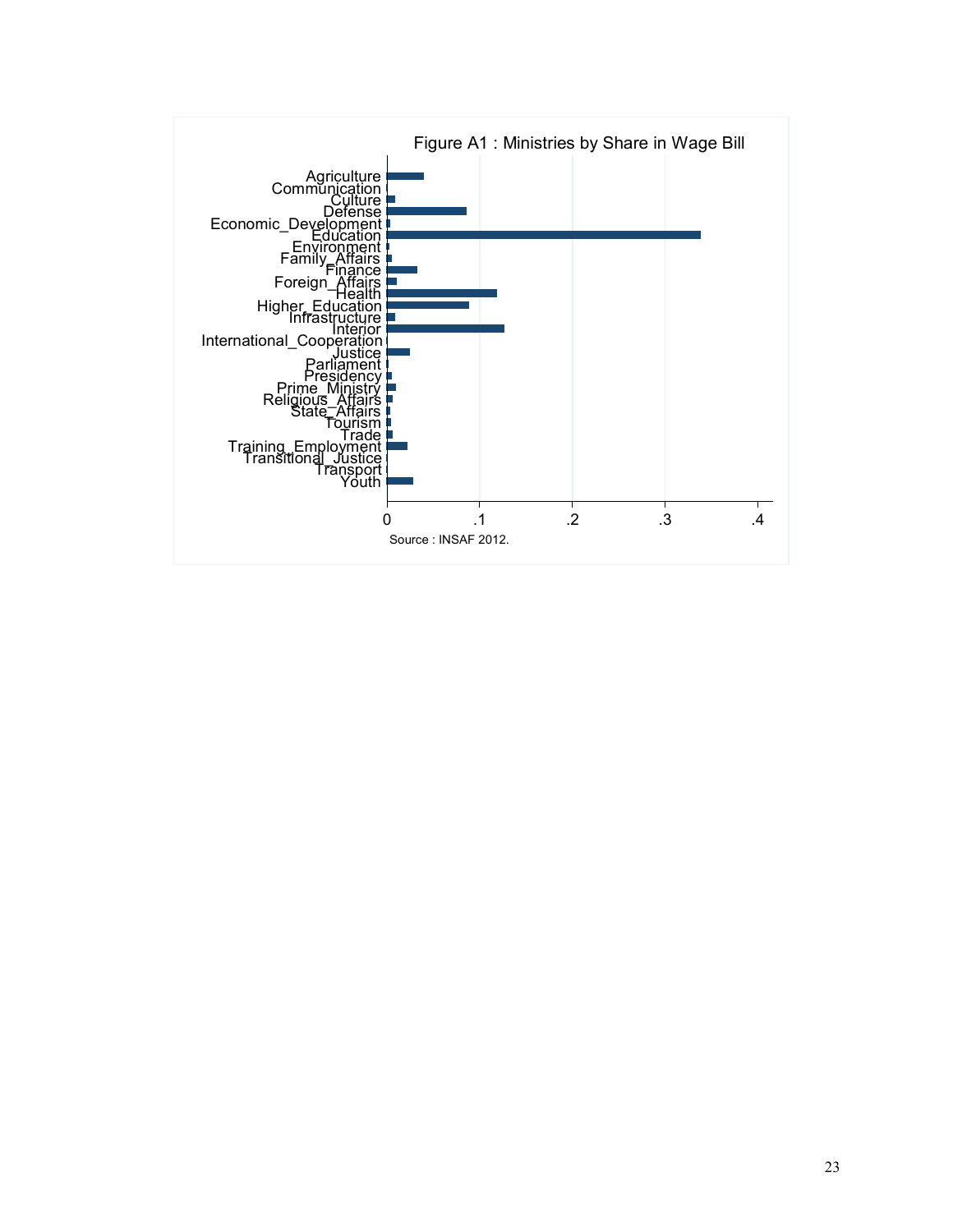| <b>Allowance</b>         | of<br><b>Type</b>           | <b>Recipients</b>                     | <b>Monthly</b>           | <b>Determining</b> |
|--------------------------|-----------------------------|---------------------------------------|--------------------------|--------------------|
| Group                    | <b>Allowance</b>            |                                       | <b>Total</b>             | <b>Factors</b>     |
| Common                   | Family                      | (civil<br>All<br>statuses             | (in TND)<br>7.320-27.345 | Number<br>of       |
| allowances               |                             | workers.<br>servants,                 |                          | children, spouse's |
|                          |                             | temporary, contract)                  |                          | work situation     |
|                          | Mileage                     | All                                   | 17.25-39.00              | Status, grade/unit |
|                          | Housing                     | occupational<br>Some                  | $15 - 60$                | Status, grade/unit |
|                          |                             | groups                                |                          |                    |
|                          | Performance                 | All                                   | 13.333-                  | Status, grade/unit |
|                          | bonus                       |                                       | 133.333                  |                    |
| Special                  | Special                     | of<br>MoI<br>corps                    | 11-95                    | Grade/unit         |
| Allowances               | allowance                   | engineers, technicians<br>and workers |                          |                    |
| Managerial<br>Allowances | For managerial<br>positions | Managerial positions                  | 200-500                  | Position           |
|                          | Mileage*                    | Managerial positions                  | 50.7-97.5                | Position           |
|                          | Housing*                    | Managerial positions                  | 35-75                    | Position           |
|                          | Special                     | Managerial positions,                 | 55-100                   | Position           |
|                          | allowance                   | corps of engineers and                |                          |                    |
|                          | supplement                  | technicians                           |                          |                    |
|                          | Special                     | Managerial positions,                 | 60-120                   | Position           |
|                          | allowance                   | corps of administrative               |                          |                    |
|                          | supplement                  | staff                                 |                          |                    |
|                          | In-kind                     | Managerial positions                  | $135 -$<br>Car<br>$+$    | Position           |
|                          | benefits <sup>x</sup>       |                                       | 360<br>liters of         |                    |
|                          |                             |                                       | gas                      |                    |

\* Replaces the common mileage and housing allowance.

*Source*: Ministry of Infrastructure 2014.